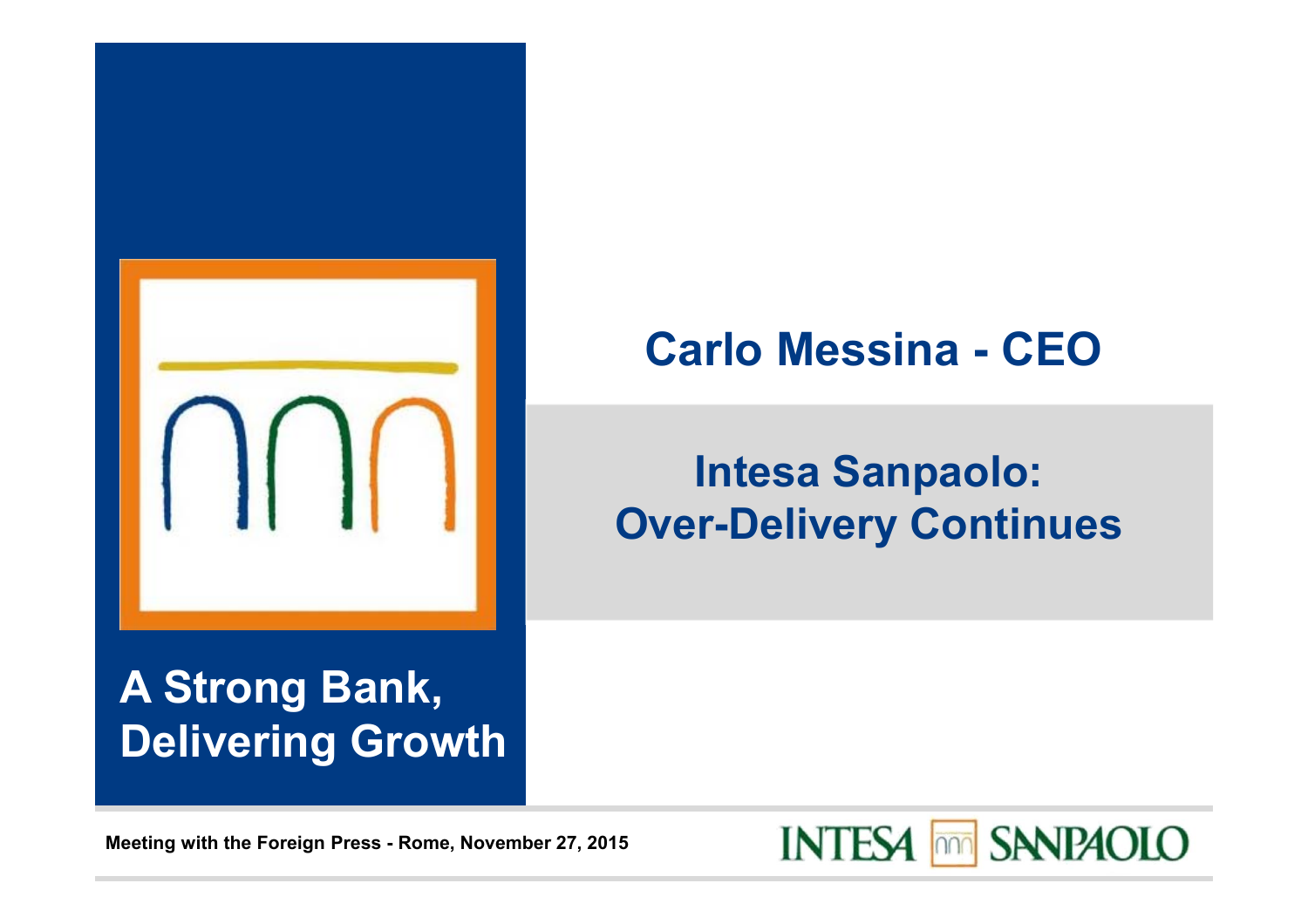#### **ISP: the Global Leader in Share Price Growth Since September 2013…**



1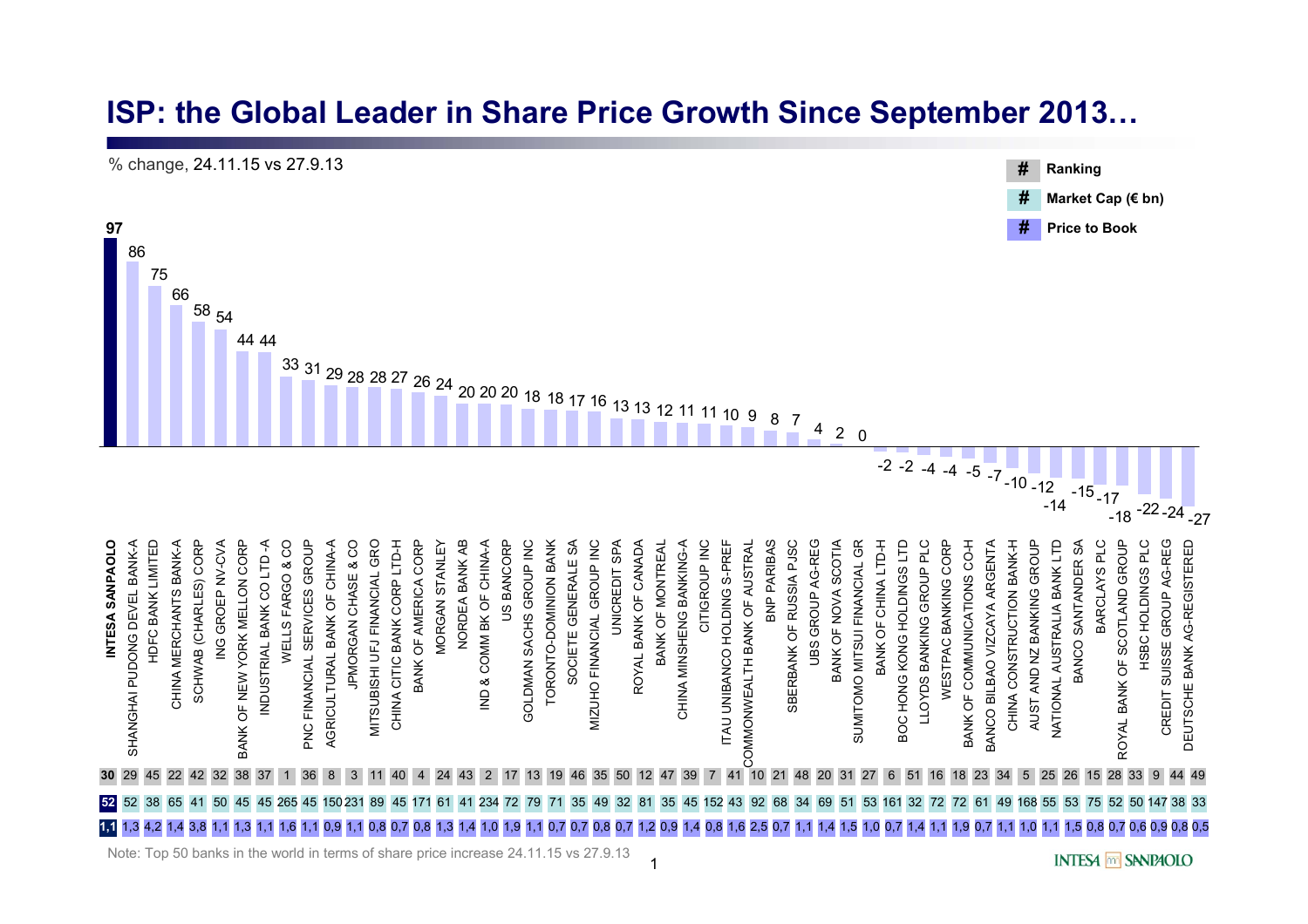#### **… and Still Leading in 2015**



Note: Top 50 banks in the world in terms of share price increase 24.11.15 vs 30.12.14

**INTESA MM SANPAOLO**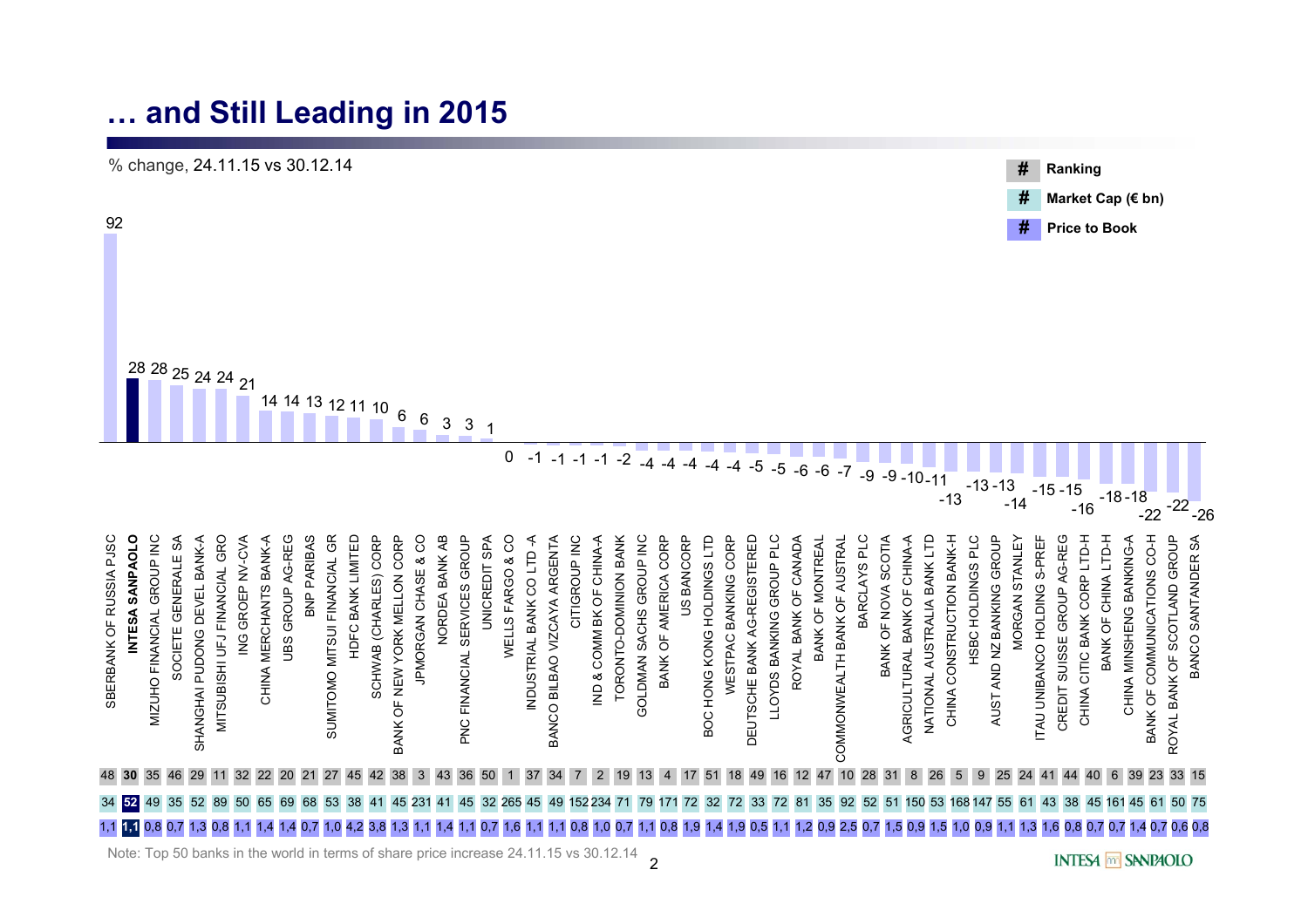#### **ISP: Significantly Outperforming the Main Eurozone Banks**

#### **Performance of ISP Ordinary Shares vs Main Peers(1)**





(1) Sample: BBVA, BNP Paribas, Barclays, Commerzbank, Crédit Agricole SA, Credit Suisse, Deutsche Bank, HSBC, ING, Nordea, Santander, Société Générale, Standard Chartered, UBS and UniCredit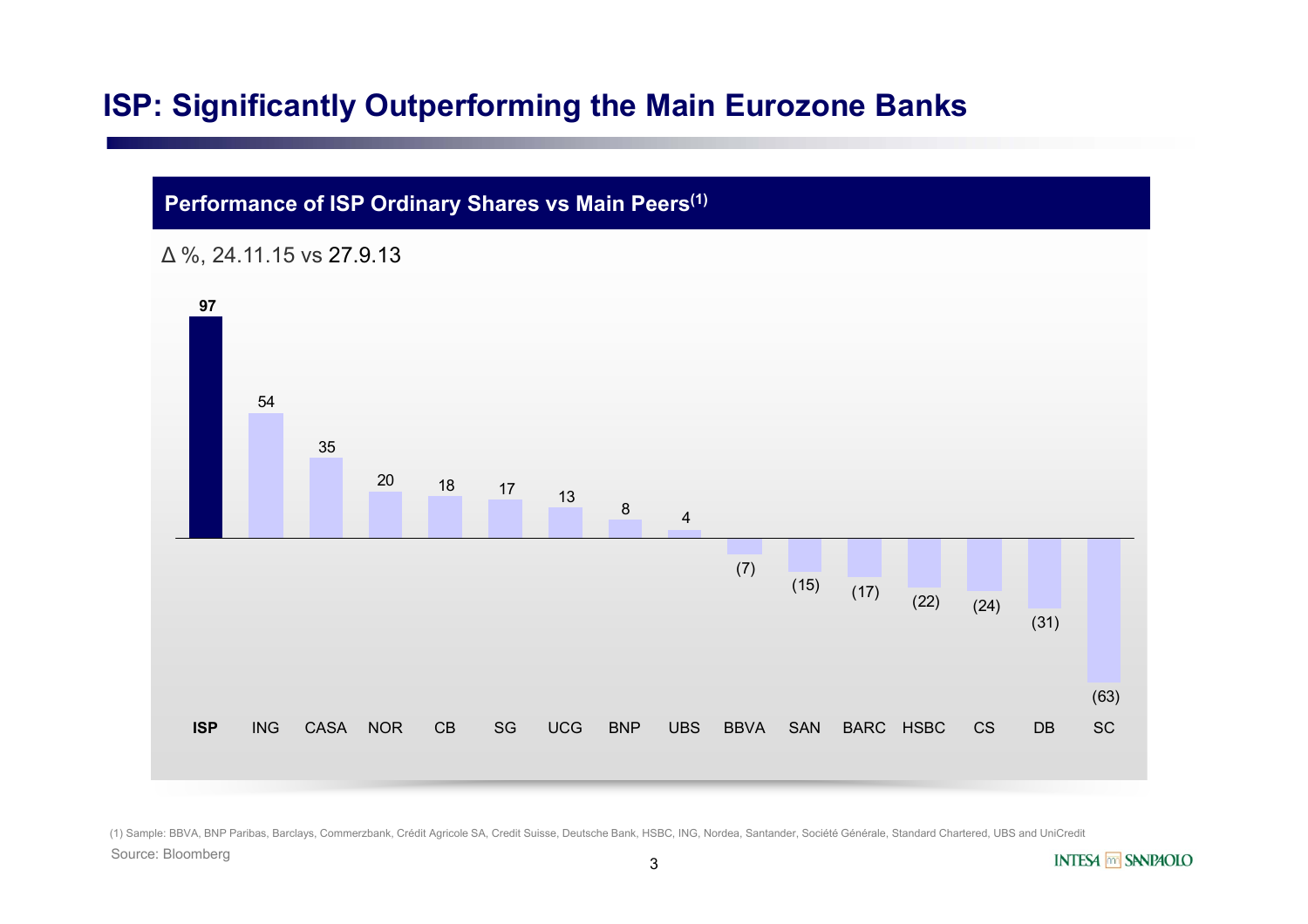#### **Capitalisation Doubled with Strong Recovery in Global and Eurozone Ranking Positions**



(1) Sample: BBVA, BNP Paribas, Crédit Agricole SA, Deutsche Bank, ING, Santander, Société Générale and UniCredit

Source: Bloomberg

**INTESA MM SANPAOLO**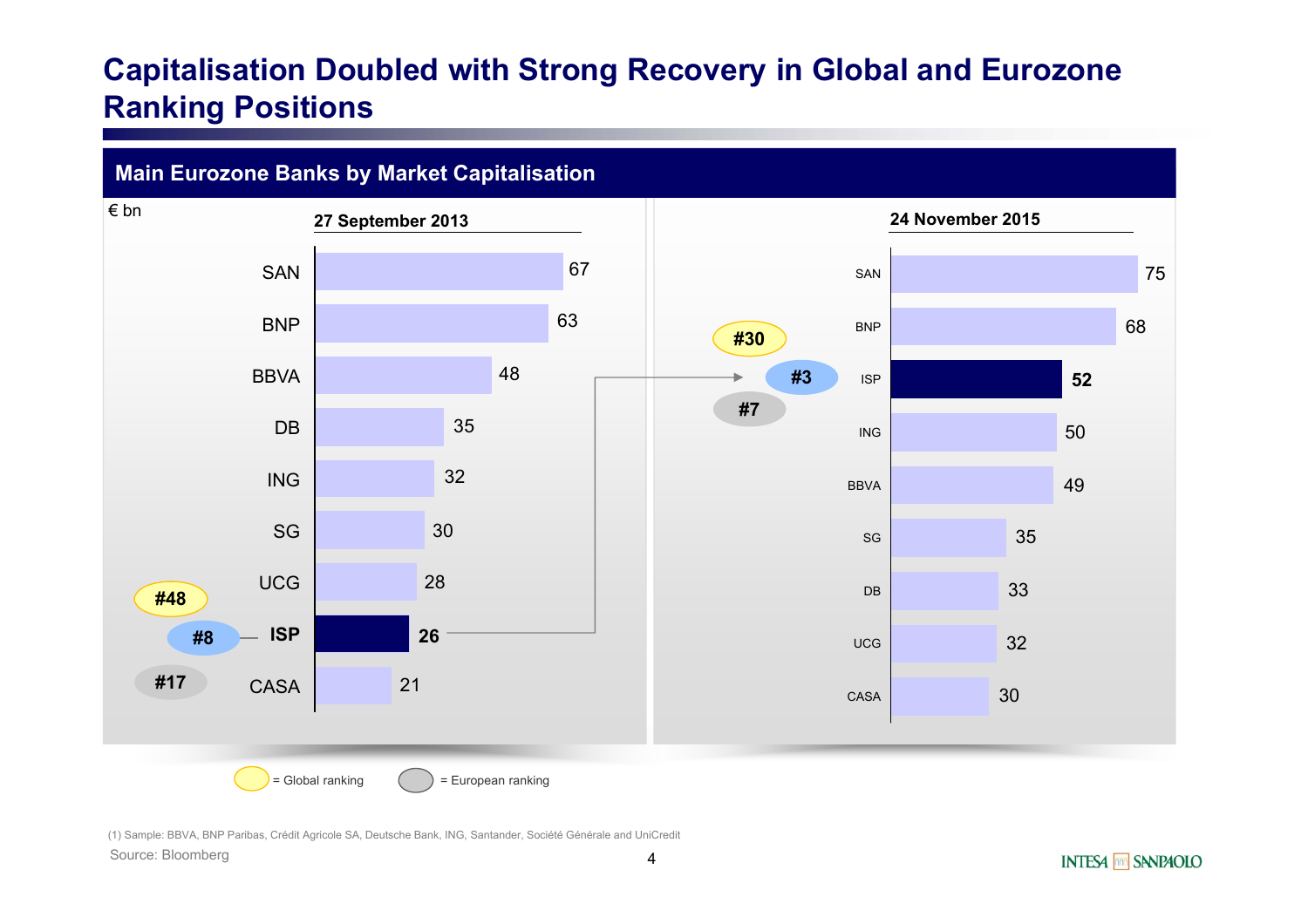#### **ISP has Outperformed Italy's Leading Companies Since September 2013**

#### **Main Italian Groups by Market Capitalisation**

**27 September 2013 24 November 2015** 7 1011131318192023272862**26** UniCredit EniFCA AtlantiaTelecom ItaliaSnamCNH IndustrialPradaLuxottica**Tenaris** Assicurazioni Generali**Intesa Sanpaolo** Enel€ bn99 14171720222730323855**52**Prada Terna**Tenaris** Snam**FCA** AtlantiaTelecom ItaliaAssicurazioni GeneraliLuxotticaUniCreditEnel**Intesa Sanpaolo** ENI**#4 #2**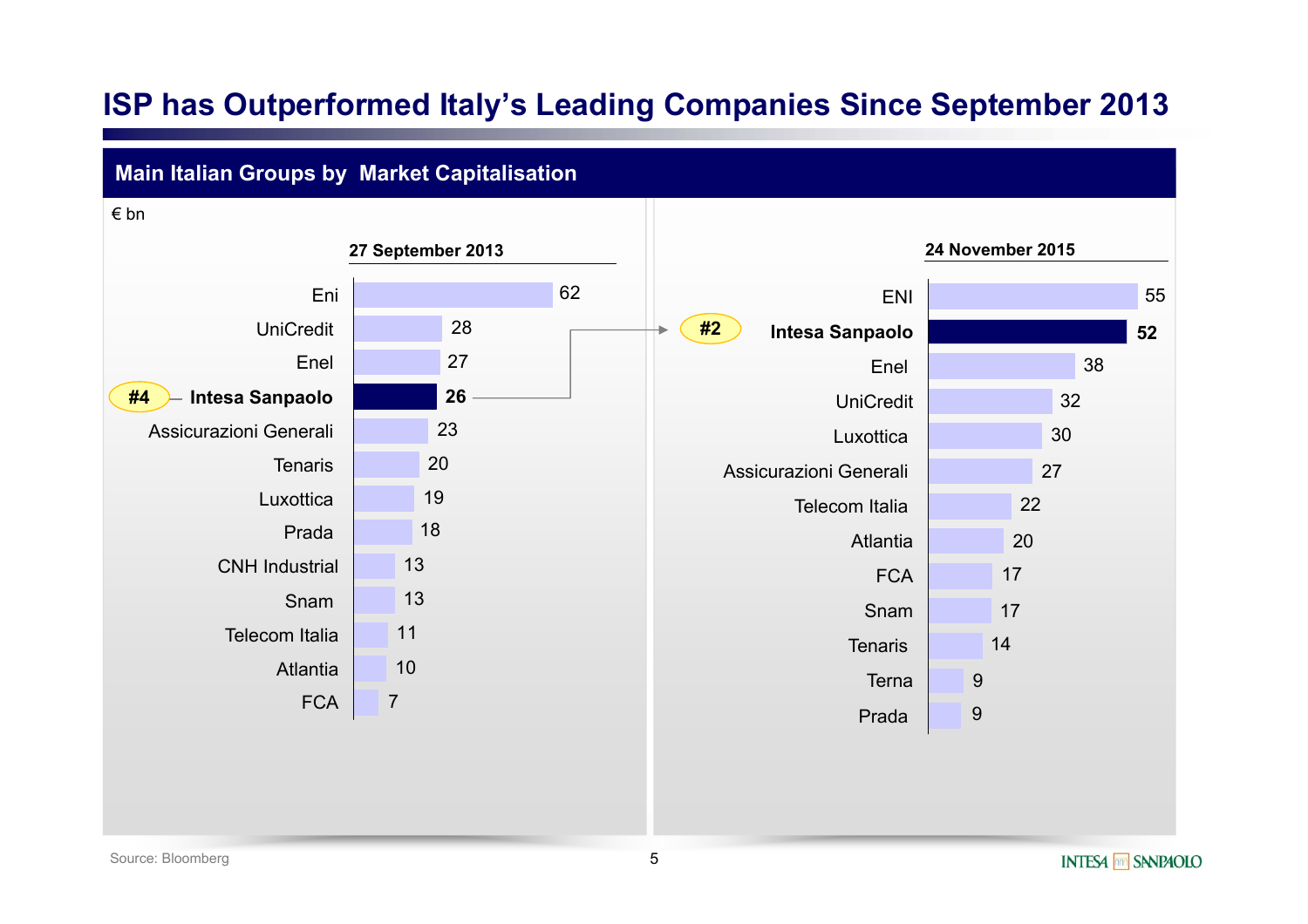#### **Shareholders Enjoy the Highest Return in Europe**

**From 3.01.2014 to 24.11.2015 Total Return(1),** %



(1) Sample: Barclays, BBVA, BNP Paribas, Commerzbank, Crédit Agricole SA, Credit Suisse, Deutsche Bank, HSBC, ING, Nordea, Santander, Société Générale, Standard Chartered, UBS and UniCredit;

(2) Cash dividend yield for 2013 relates to dividends paid in 2013 and 2014; cash dividend yield for 2014 relates to dividends to be paid in 2014 and 2014 and 2015, cash dividend yield for 2015 relates to dividends to be p 2015 reported Barclays, BBVA, HSBC, ING, Santander e Standard Chartered**;** the current market price includes implied capital gain

Note: Figures may not add up exactly due to rounding differences

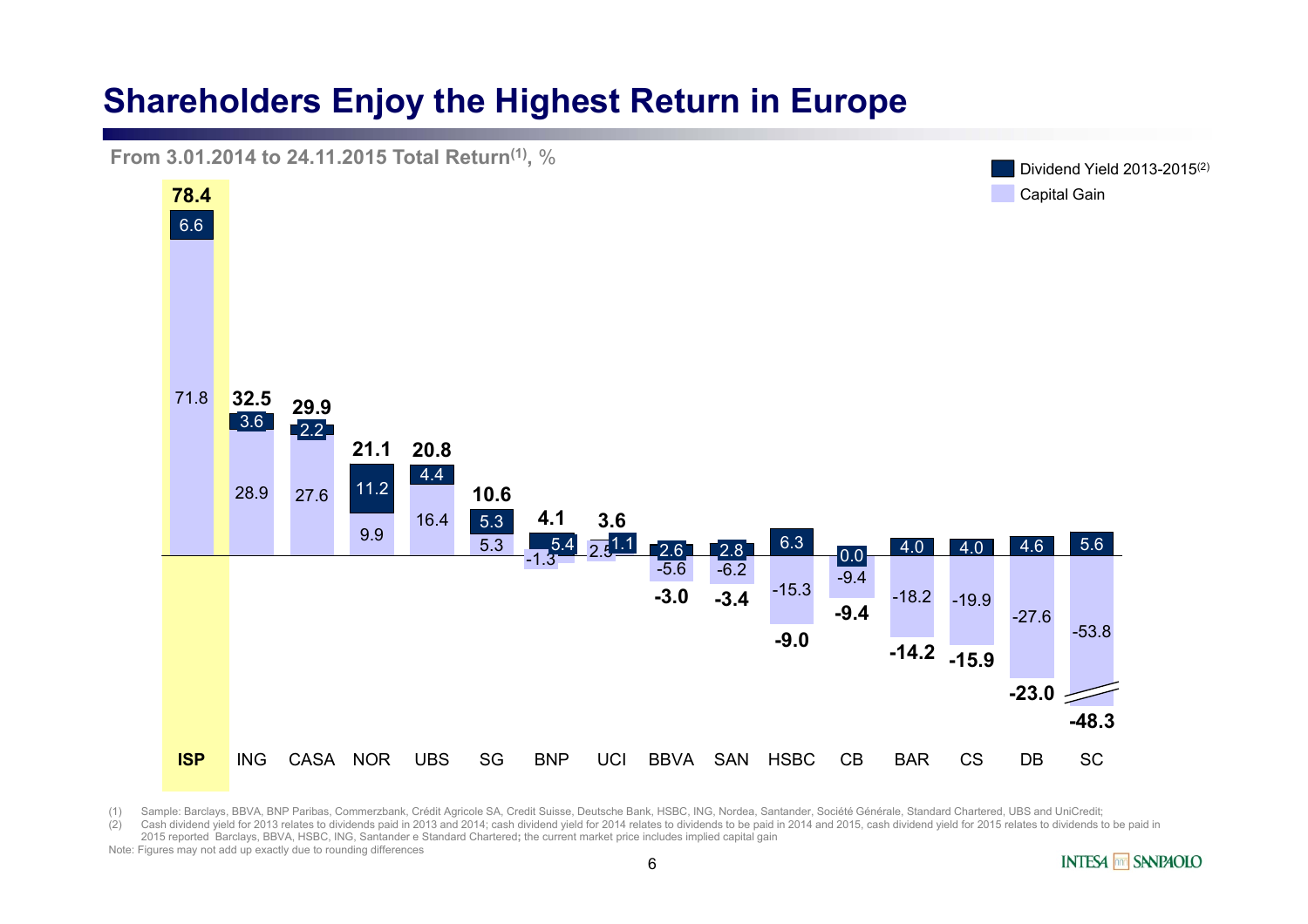#### **Outperformance Coupled with Increased Interest from Foreign Investors...**

 $\frac{0}{0}$ Other countriesItaly





Source: Bloomberg (1) As at 24.11.2015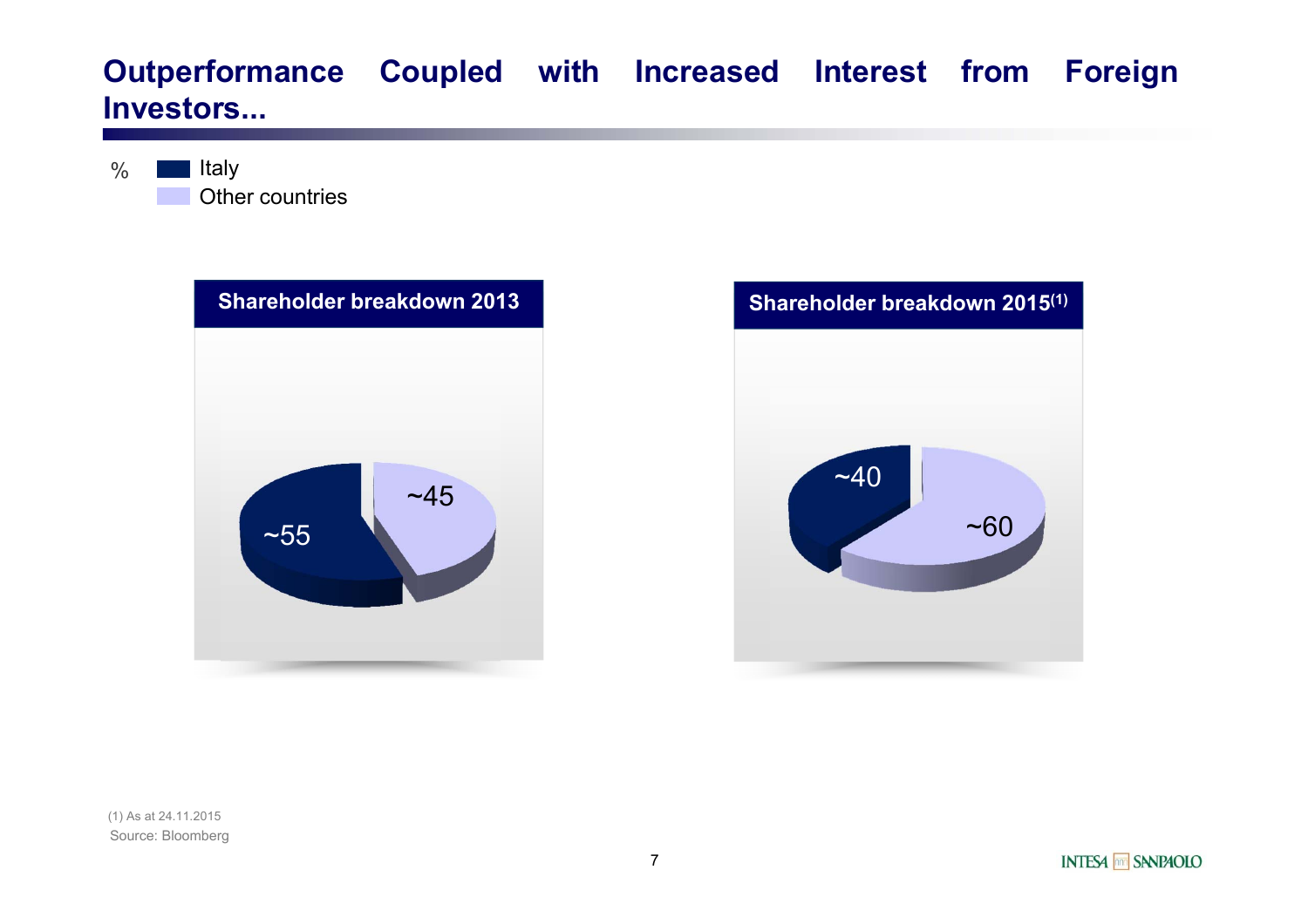#### **... Who Have Placed their Confidence in an Italian Company Deeply Rooted in the Domestic Market**



 $\frac{0}{0}$ 

Source: Bloomberg for shareholder breakdown as at 24.11.2015 ; 1H15 for revenues, loans and 9M15 employees





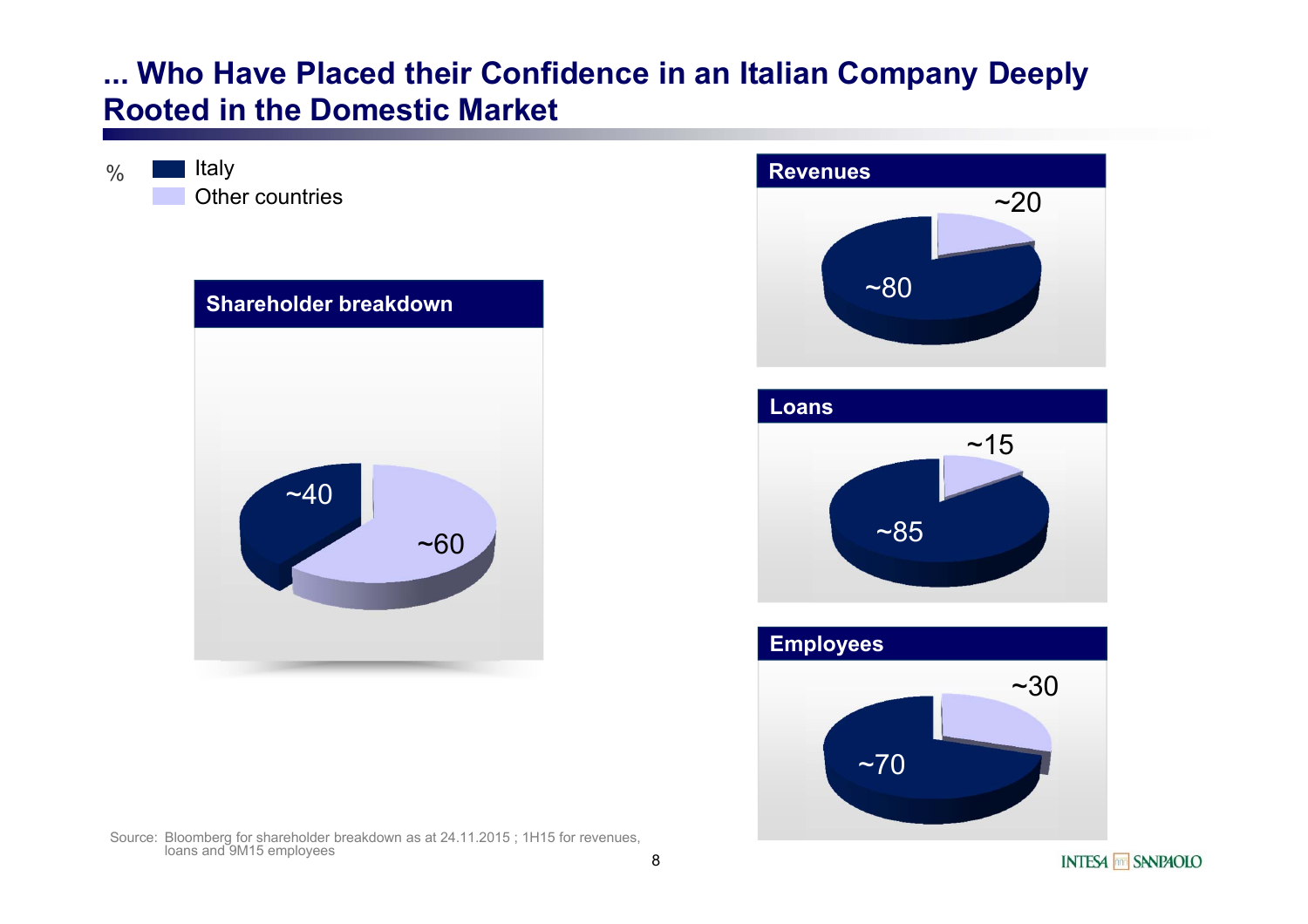#### **ISP at a glance**

- Total Assets: €668bn
- Loans to Customers: €345bn
- Direct Deposits from Banking Business: €358bn
- Net Income: €2,726m in 9M15 (€1,251m<sup>(1)</sup> in 2014)
- Leverage ratio at 6.9%
- **Pro-forma fully loaded Common Equity ratio at 13.4%**<sup>(2)</sup>
- **Presence in 40 countries**
- ~5,600 branches serving ~19.3 million customers
- ~91,000 employees

Figures as at 30 November 2015

(2) Pro-forma fully loaded Basel 3 (30.9.2015 financial statements considering the total absorption of DTA related to goodwill realignment, the expected absorption of DTA on losses carried forward and the announced distribution of reserves of insurance companies); including estimated benefits from the Danish Compromise (6bps)



<sup>(1)</sup> €1,690m excluding the one-off tax charge (tax rate increase from 12% to 26% on the gain from Bank of Italy stake booked in 4Q13)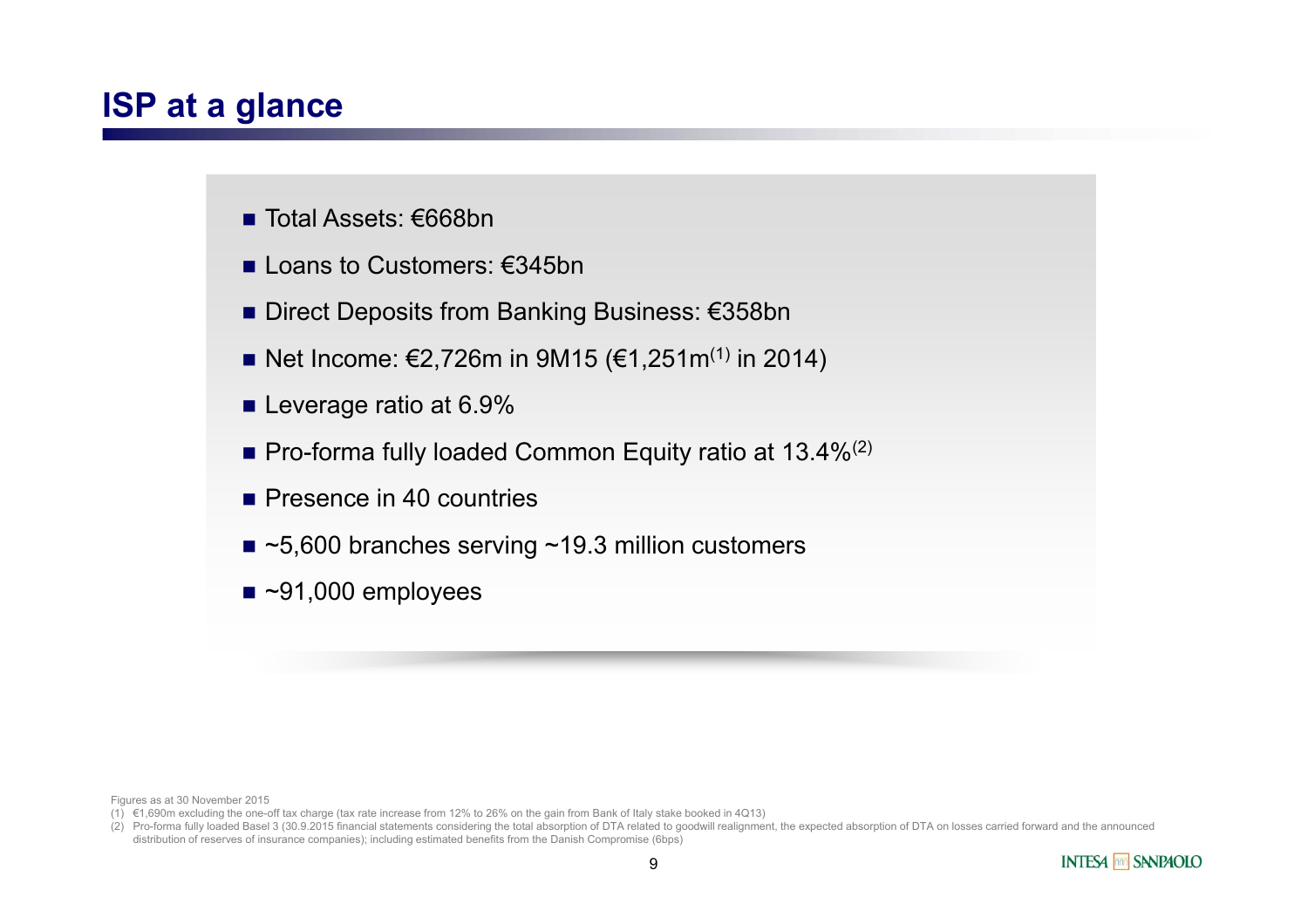#### **ISP: the Clear Italian Market Leader in Retail Banking and in Corporate & Investment Banking**



Figures as at 30 September 2015

(1) Not exhaustive. Retail Banking share is on deposits, including bonds as at 30.9.15; Wealth Management share is on mutual funds as at 30.6.15; Corporate Banking share is the share of wallet on loans as at 30.6.15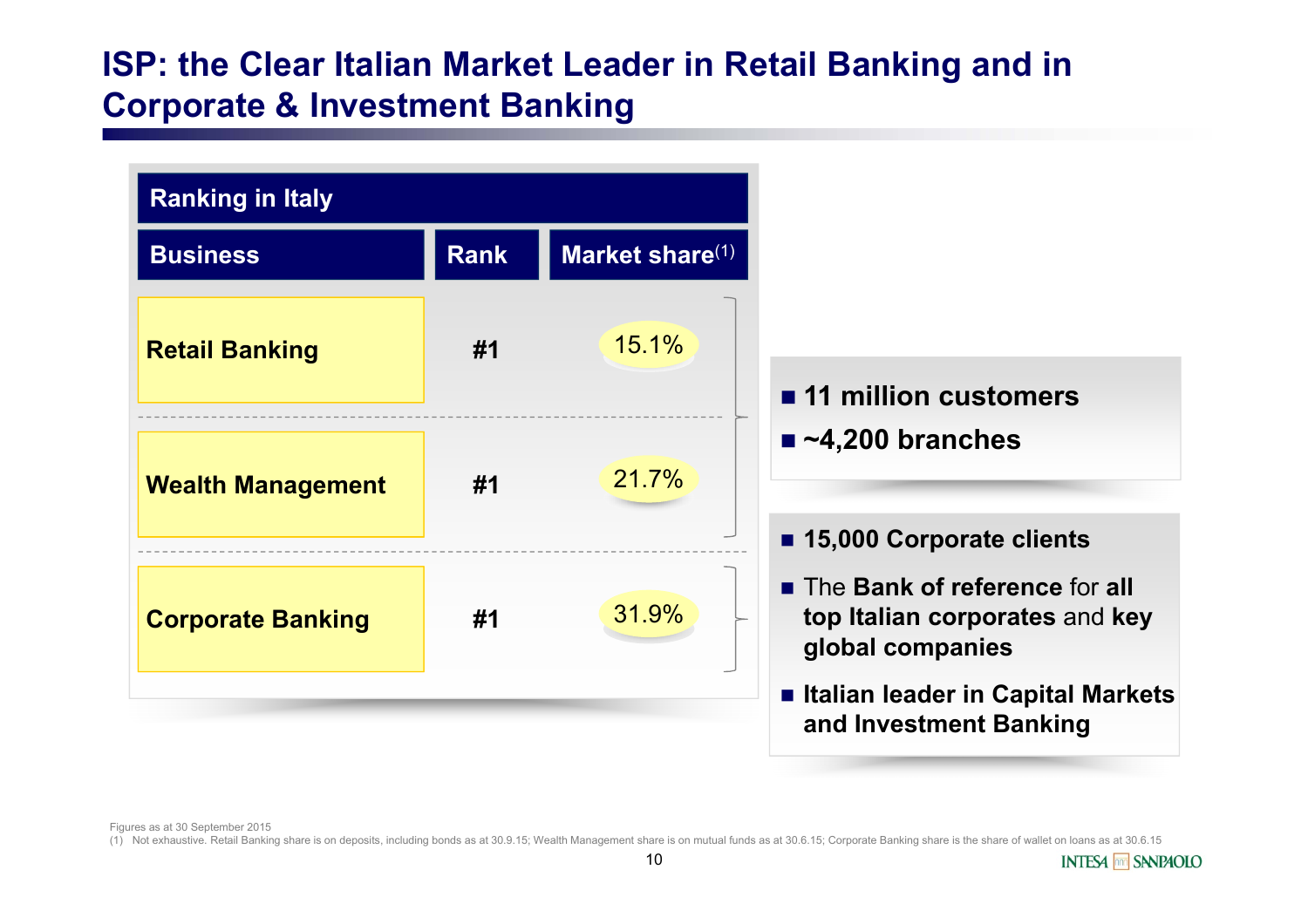#### **Strategic International Presence**

| <b>International</b><br><b>Subsidiary</b><br><b>Banks</b><br><b>Division</b> | <b>Retail and Commercial Banking in Eastern</b><br>Europe and North Africa serving $\sim$ 8 million<br>customers in 11 countries (with $~1,100$<br>branches)<br><b>Example 2</b> Leading position in a number of countries with<br>very good risk-return profiles (e.g. ~18% market<br>share by assets in Slovakia) |
|------------------------------------------------------------------------------|---------------------------------------------------------------------------------------------------------------------------------------------------------------------------------------------------------------------------------------------------------------------------------------------------------------------|
| <b>Corporate &amp;</b>                                                       | <b>Strong international presence in key</b>                                                                                                                                                                                                                                                                         |
| <b>Investment</b>                                                            | international hubs: 28 countries with a presence                                                                                                                                                                                                                                                                    |
| <b>Banking</b>                                                               | ranging from London to New York, San Paolo,                                                                                                                                                                                                                                                                         |
| <b>Foreign</b>                                                               | Moscow, Dubai, Hong Kong, Beijing, Shanghai,                                                                                                                                                                                                                                                                        |
| <b>Network</b>                                                               | Sydney, Singapore, Tokyo                                                                                                                                                                                                                                                                                            |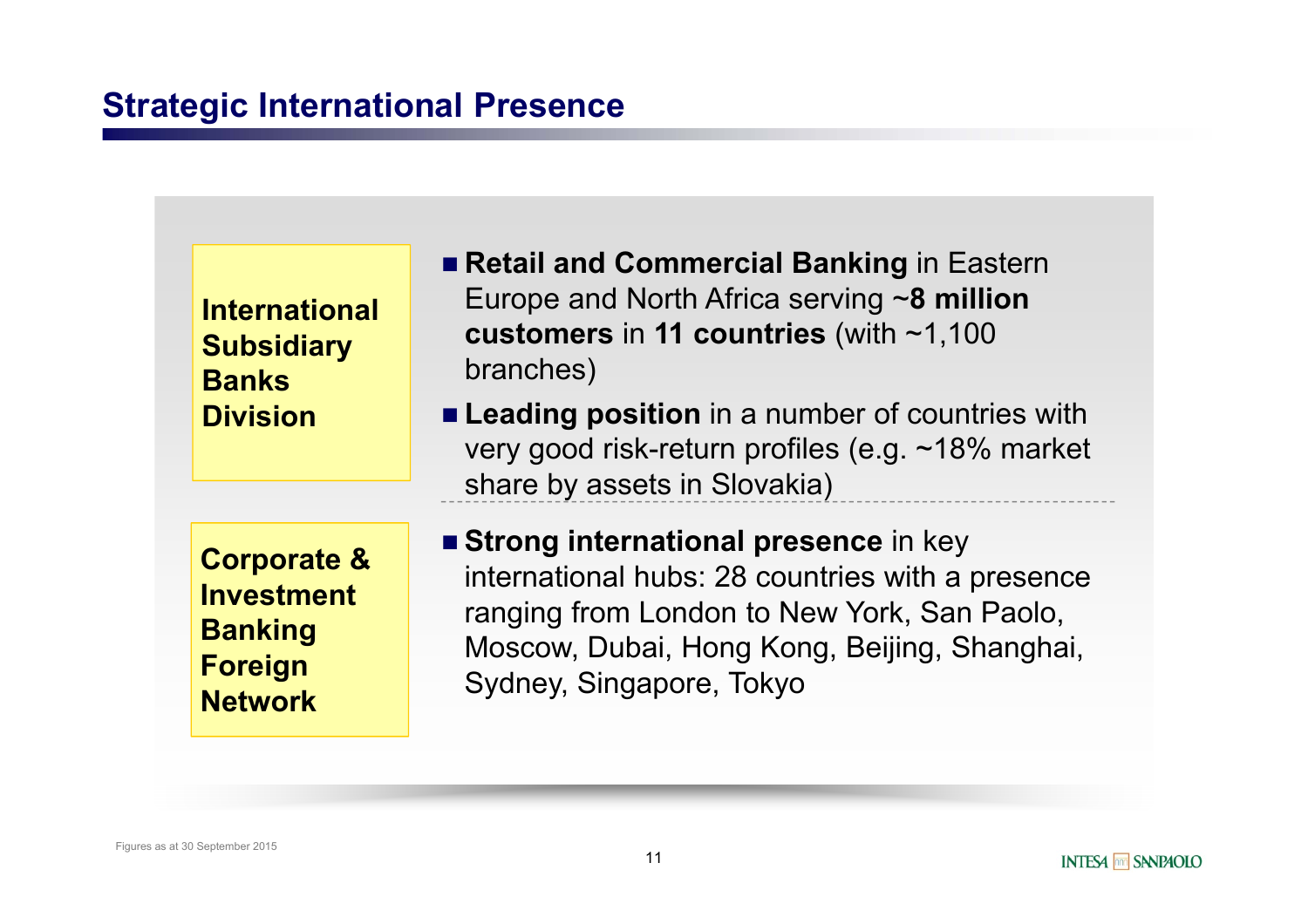#### **9M: Over-Delivery Continues**

**More than €2.7bn Net Income, the best since 2008 and well above our 2015 dividend commitment**

**Revenues up 7% with Commissions up 13%**

**€7.3bn Operating Margin, the highest since 2007**

**Continued trend of reduction in new NPL inflow: LLPs down 32%**

**Pre-tax income up 52%**

**Common Equity(1) ratio up at 13.4%**

(1) Pro-forma fully loaded Basel 3 (30.9.2015 financial statements considering the total absorption of DTA related to goodwill realignment, the expected absorption of DTA on losses carried forward and the announced distribution of reserves of insurance companies); including estimated benefits from the Danish Compromise (6bps)



983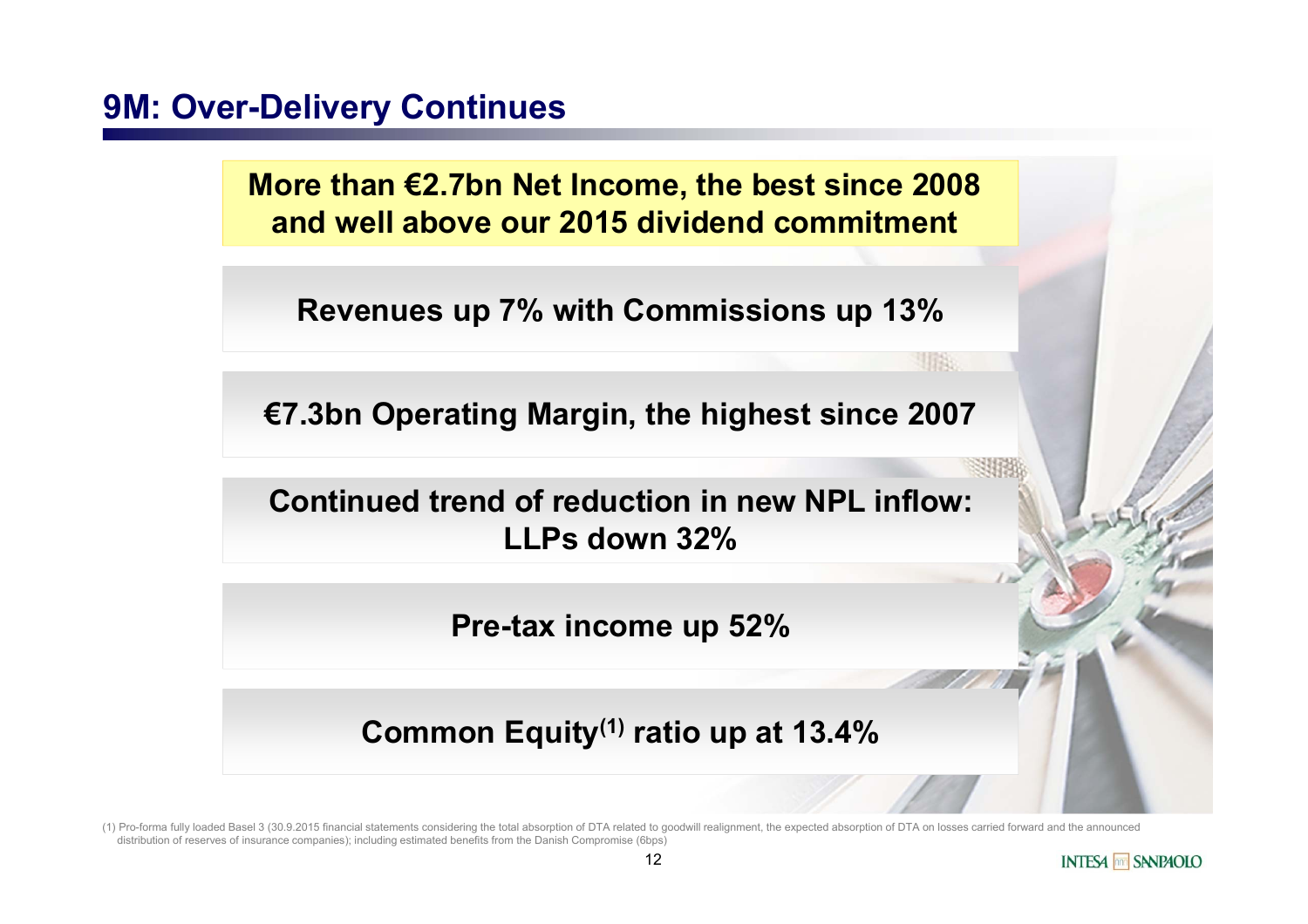#### **All Stakeholders Benefiting From Our Performance**







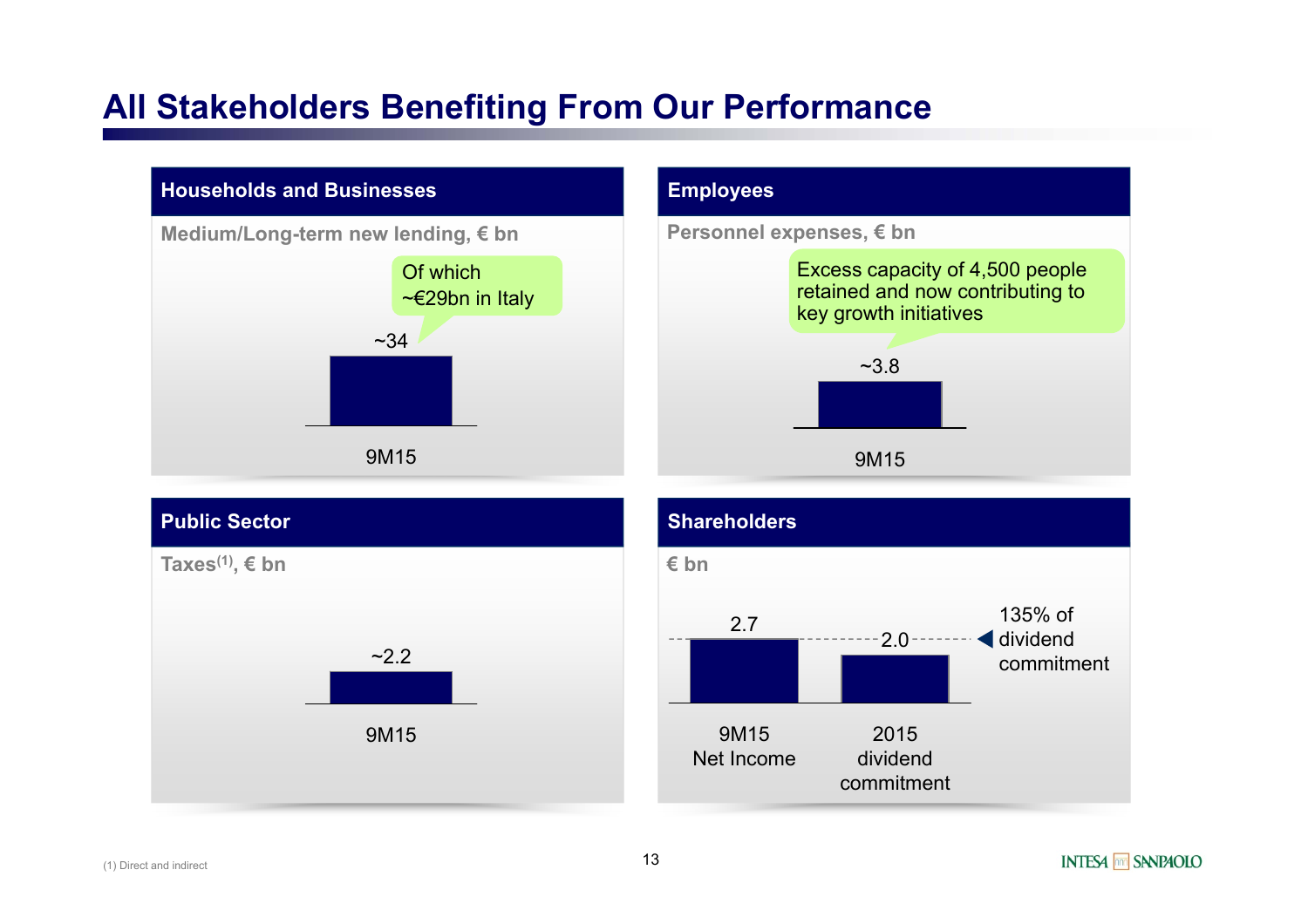### **ISP: an Accelerator for the Growth of the Real Economy in Italy**



**ISP: a bridge towards internationalisation (e.g., Global Financial Partner of Expo 2015)**

**ISP: an innovation driver (e.g., innovation centre located in the new ISP tower in Turin)**

 **ISP: an engine for social sector initiatives (e.g., Banca Prossima, the largest lender to the Social Sector in Italy)**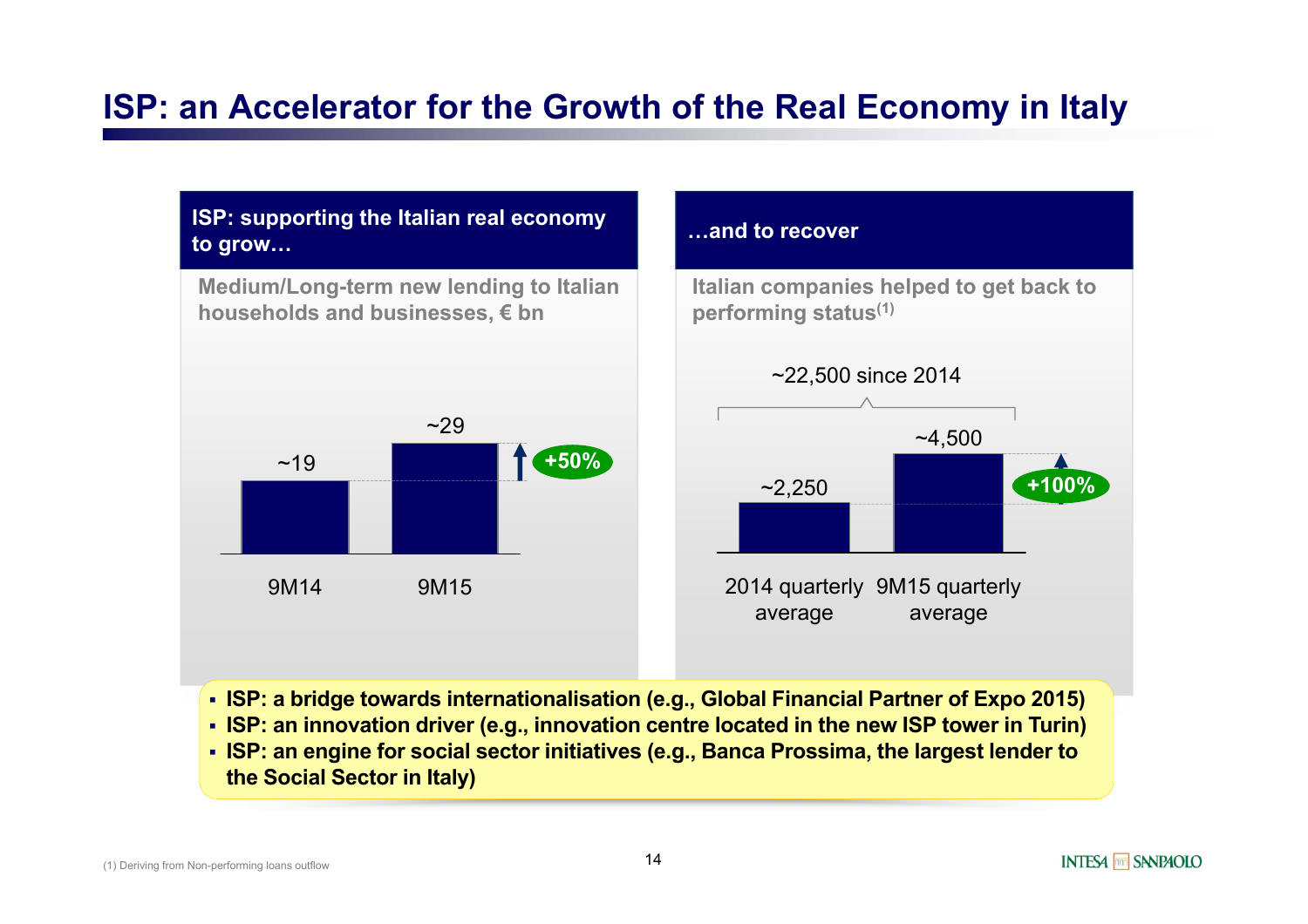#### **Our Support to Expo 2015 Has Been a Great Success**

#### **ISP: sole Global Banking Partner of Expo 2015**



- More than **500 companies** and **startups** (**3,000** in their value chain) presented their innovative products and services at our Pavilion
- Over **350,000 branch/ATM transactions**  with ISP at Expo, for a **total volume of over €130m**
- Over **2 million card transactions** with ISP at Expo, **60,000 Flash Expo cards** issued
- **480 events** hosted at our Pavilion
- **700,000 people** visited our Pavilion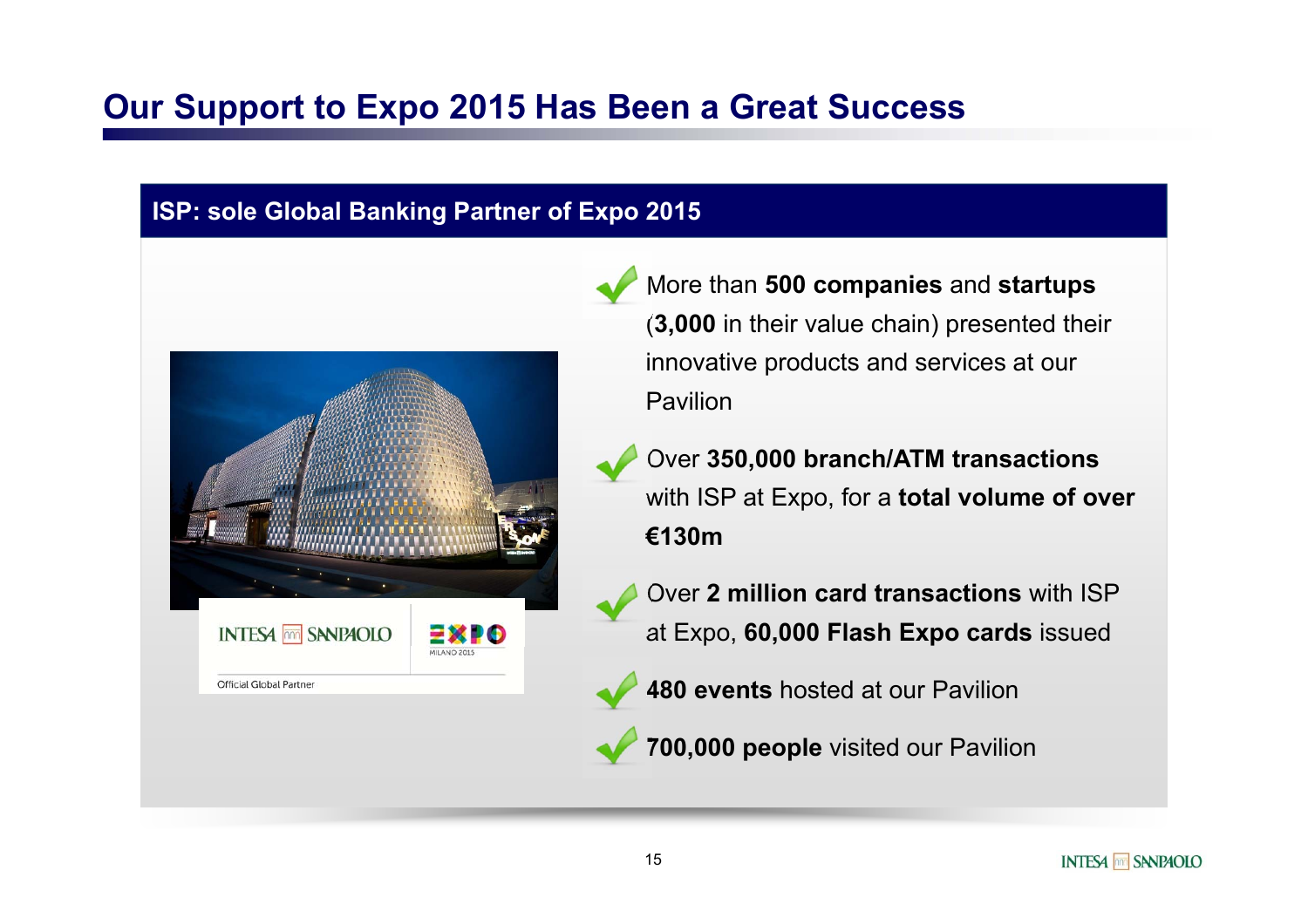## **9M: Highlights**

- **Excellent economic performance driven by high quality earnings:**
	- ❏ **Net income at €2,726m (+127% vs 9M14), the highest since 2008**
	- **Pre-tax income at €4.4bn (+52% vs 9M14), the highest since 2008**
	- $\Box$  **Increase in Operating income (+7% vs 9M14) driven by the highest Net fees and commissions ever (+13% vs 9M14)**
	- **Continued strong cost management with C/I down to 46.5% (-2.7pp vs 9M14)**
	- **Operating margin at €7.3bn (+13% vs 9M14), the highest since 2007**
	- ❏ **Downward trend in loan loss provisions (-32% vs 9M14), coupled with the lowest NPL inflow since 2007**
- Best-in-class capital position with a solid balance sheet:
	- **Low leverage ratio at 6.9% and high and increased capital base (pro-forma fully loaded Common Equity ratio at 13.4%(1))**
	- **Strong liquidity position and funding capability with LCR and NSFR well above 100%**
	- **NPL cash coverage stable at 47%**

<sup>(1)</sup> Pro-forma fully loaded Basel 3 (30.9.2015 financial statements considering the total absorption of DTA related to goodwill realignment, the expected absorption of DTA on losses carried forward and the announced distribution of reserves of insurance companies); including estimated benefits from the Danish Compromise (6bps)

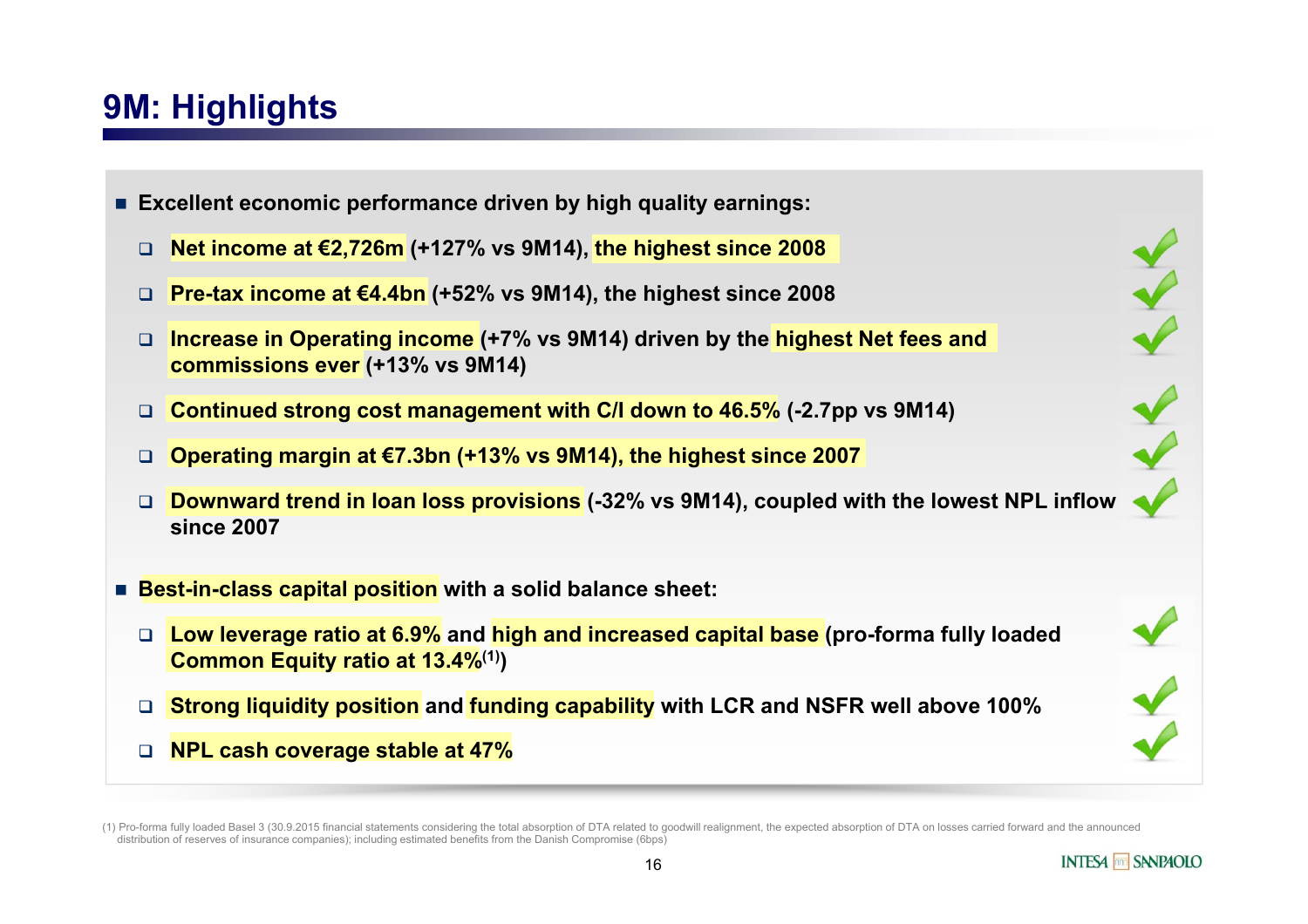#### **Business Model Becoming More Commission Driven**

#### **Contribution of Net fees and commissions to Operating income**

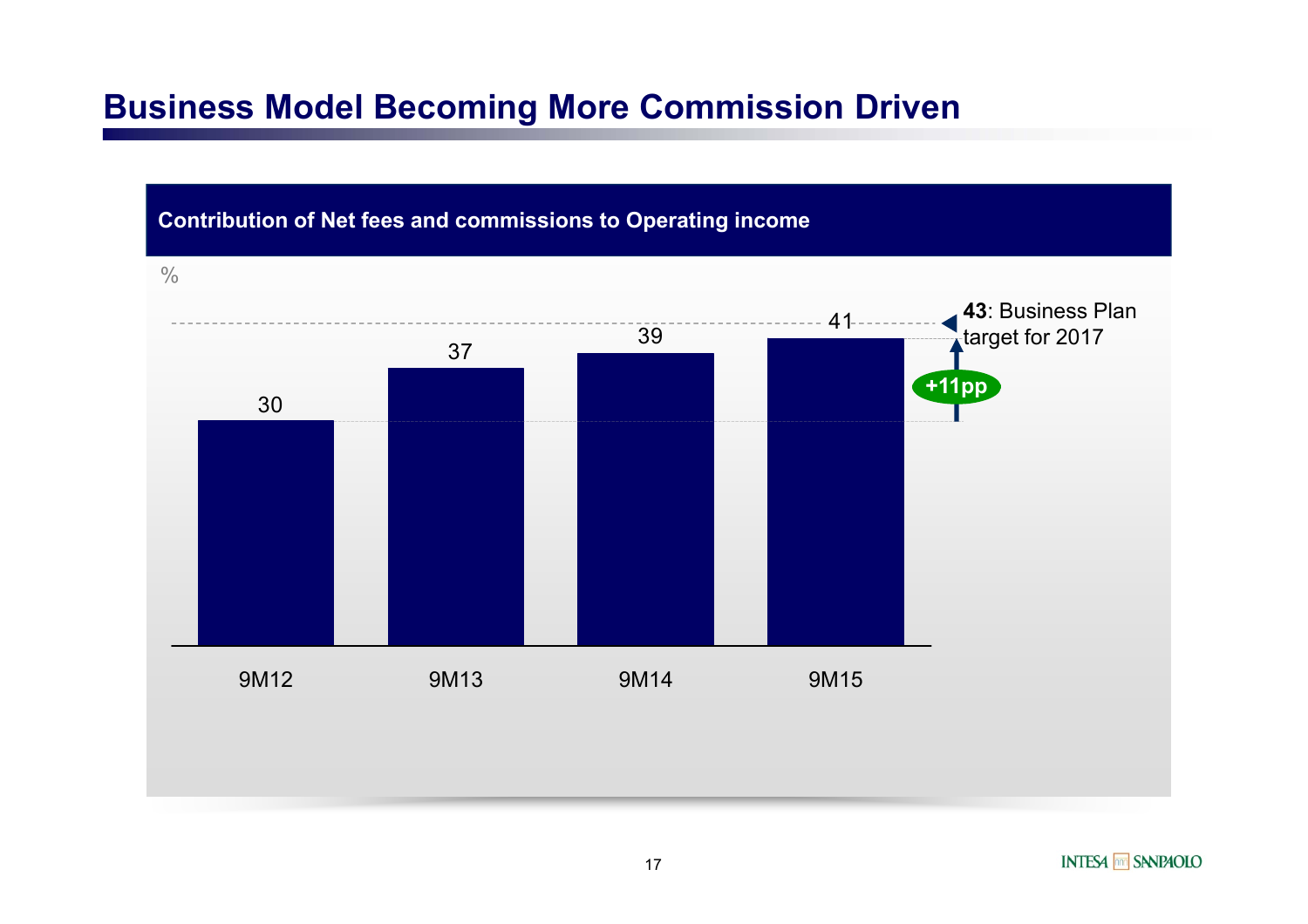#### **All-time High in Net Fee and Commission Income Driven by Strong Growth in Assets Under Management**



# 6560 65 67 31.12.14 30.9.15 **+7pp** 31.12.13

- $\mathbf{r}$  **Continued shift from Assets under Administration to Assets under Management (€29bn since 31.12.13)**
- $\blacksquare$ **€3.7bn AuM net inflow in Q3 in spite of adverse financial market conditions**
- a, **~€156bn of AuA and relatively low market penetration of Wealth Management products support further sustainable growth**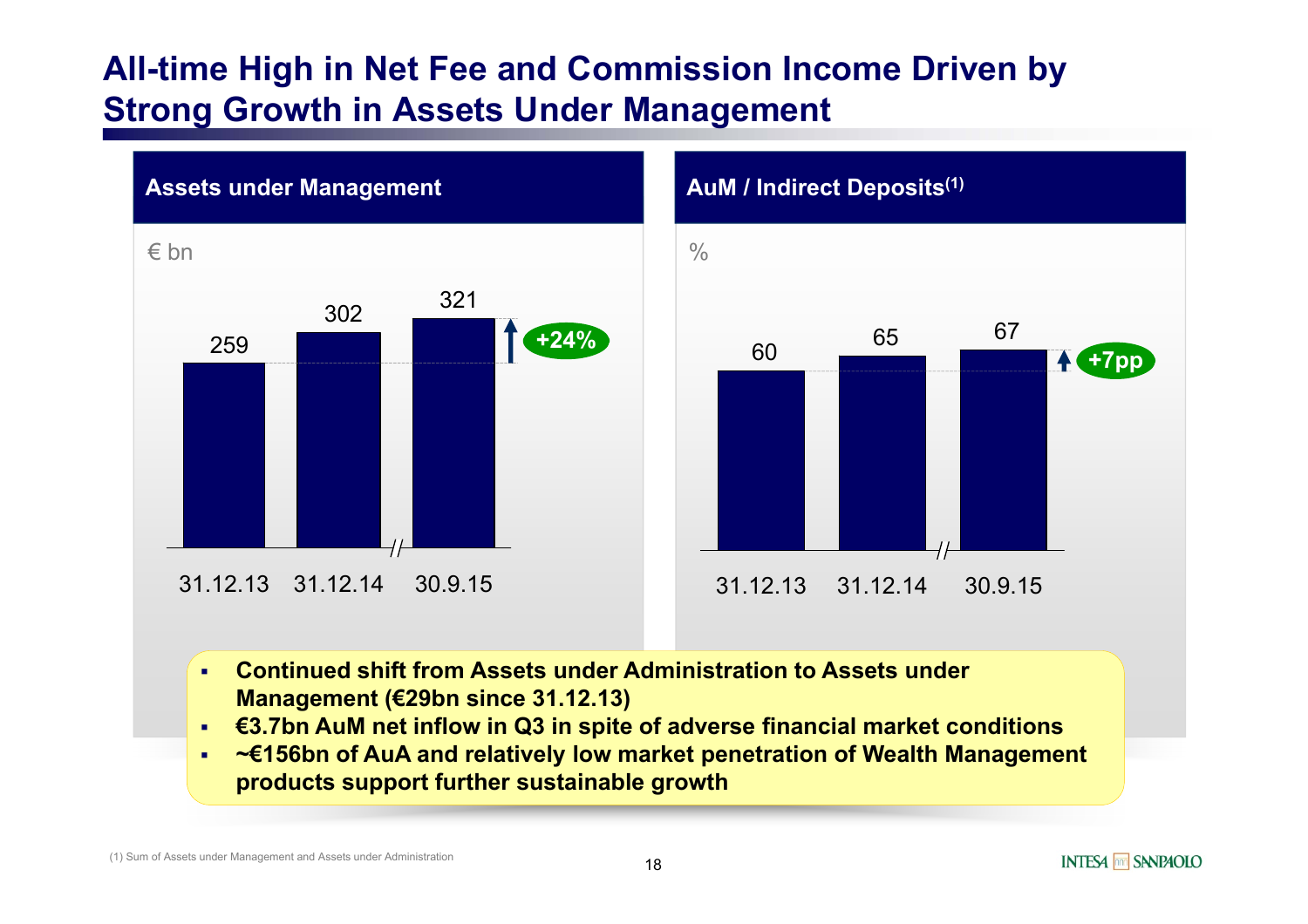## **A European Leader in Asset Management**



Source: Strategic Insights / Simfund Global 19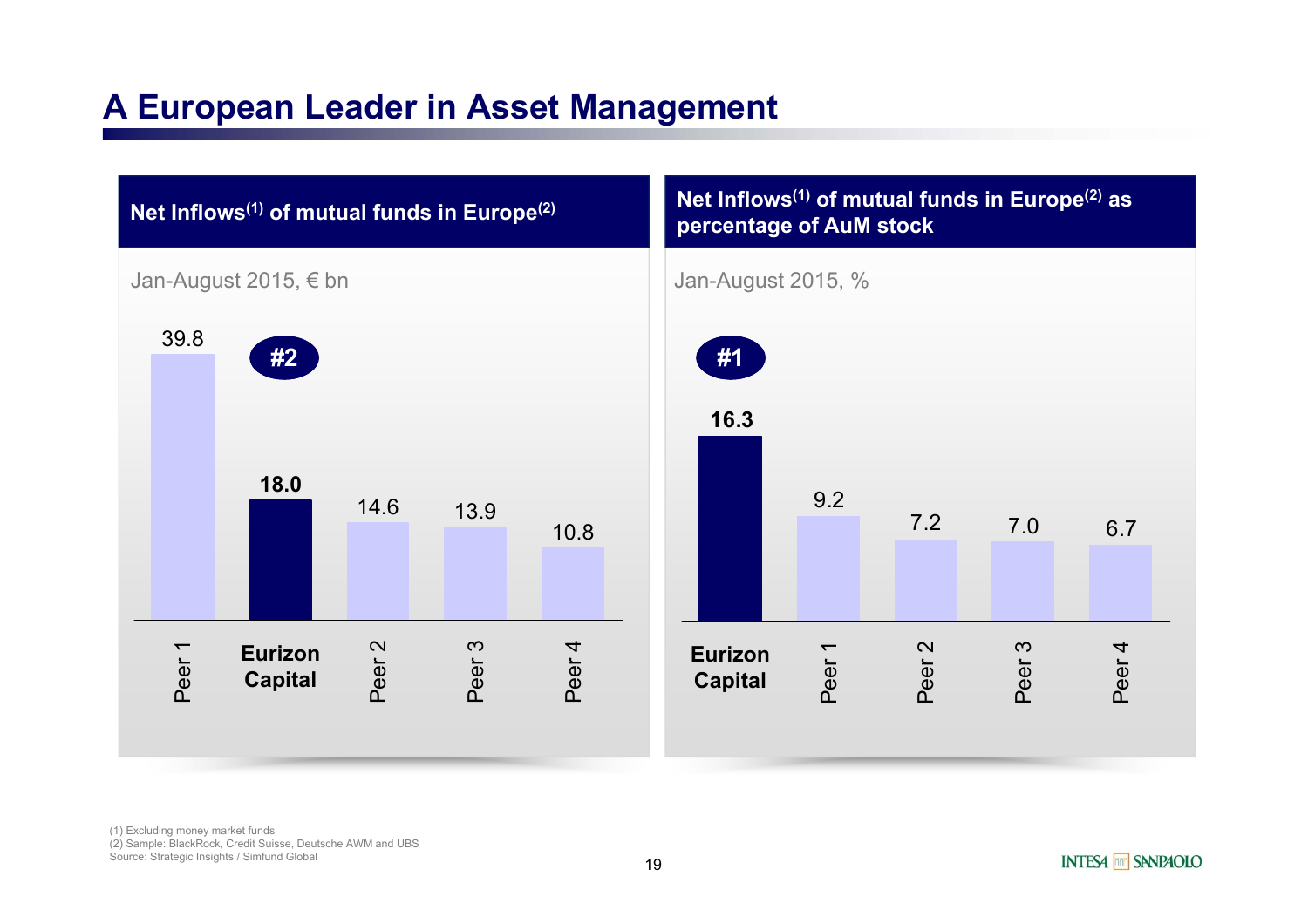## **A European Leader in Private Banking**



(1) Sample: Credit Suisse Private Banking (30.9.2015 data); EFG International, Julius Baer and UBS WM & WMA (30.6.2015 data)

(2) Fideuram, Intesa Sanpaolo Private Banking, Intesa Sanpaolo Private Bank (Suisse) and Sirefid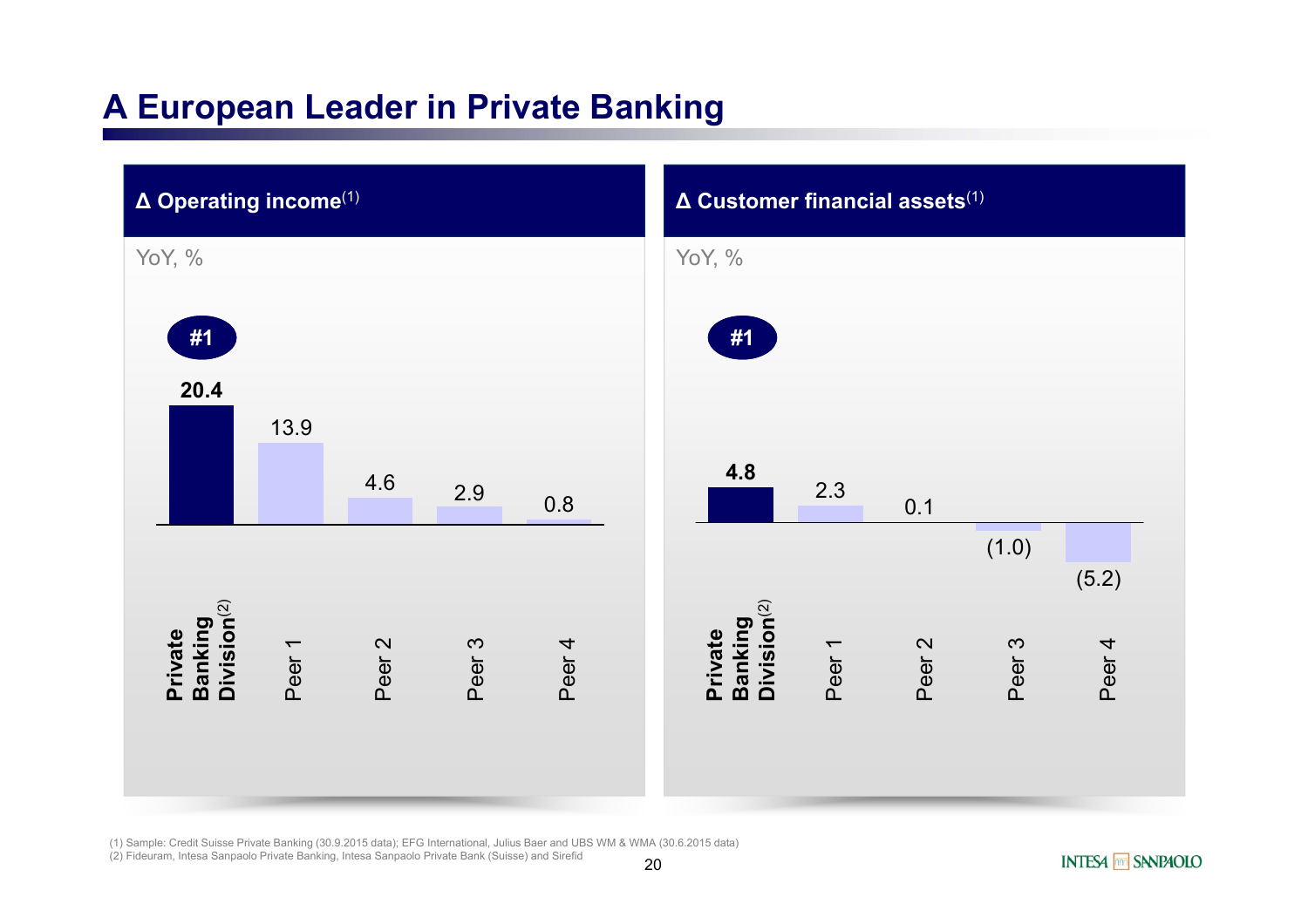### **ISP: Market Leading Net Fee and Commission Income Growth in Europe**

 **YoY Net Fee and Commission Income(1)**  $\frac{0}{0}$ 



(1) Sample: BBVA, Commerzbank, Credit Suisse, Deutsche Bank, HSBC, ING, Nordea, Santander, UBS and UniCredit (30.9.2015 data); Barclays, BNP Paribas, Crédit Agricole SA, Société Générale and Standard Chartered (30.6.2015 data)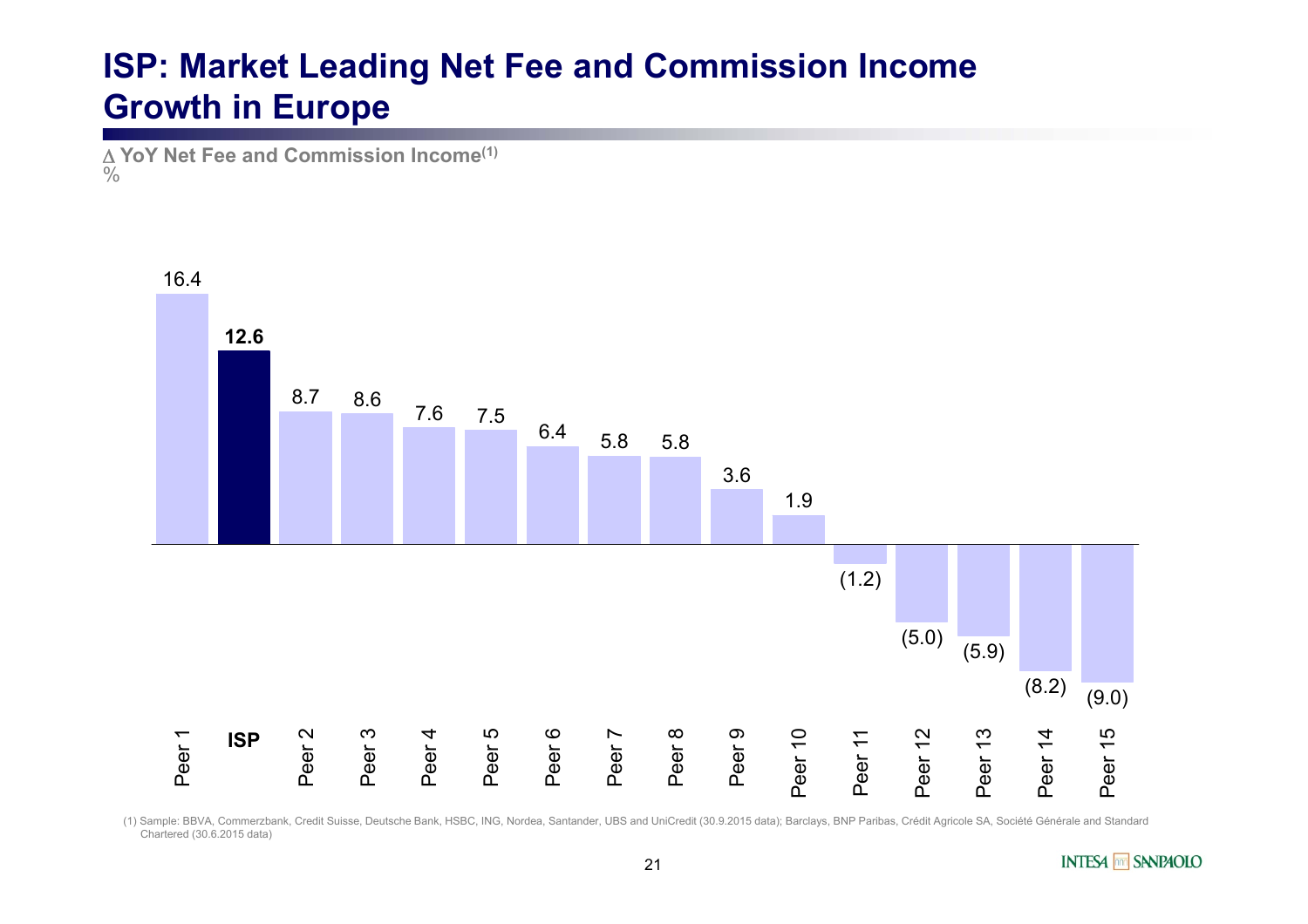#### **Best-in-Class Cost/Income Ratio in Europe**

**Cost/Income(1)**  $\frac{0}{0}$ 



(1) Sample: Barclays, BBVA, BNP Paribas, BPCE, Commerzbank, Crédit Agricole SA, Credit Suisse, Deutsche Bank, HSBC, ING, Nordea, Santander, Société Générale, Standard Chartered, UBS and UniCredit (30.9.2015 data)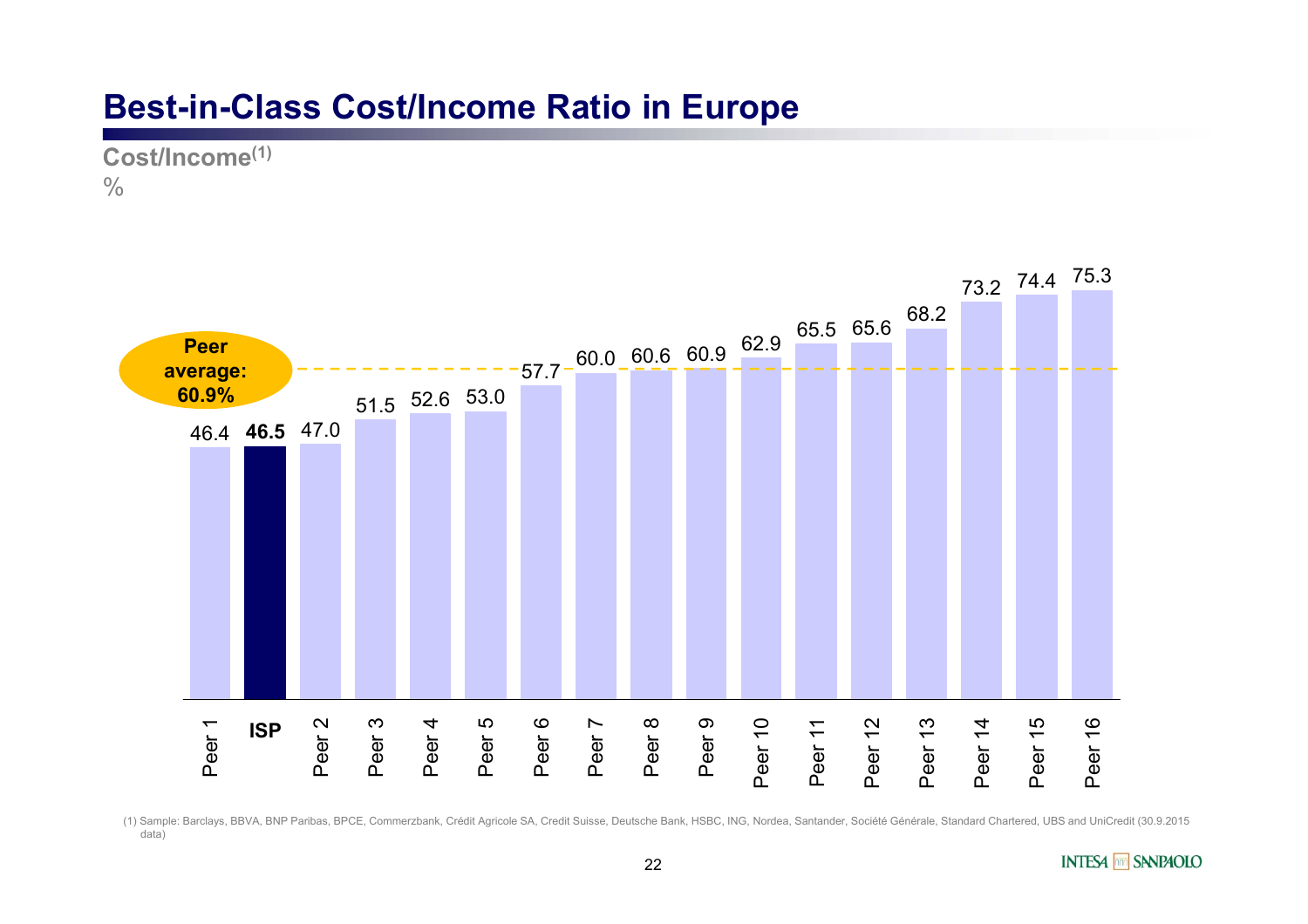#### **Significant Pre-tax Income Contribution from All Divisions**



(1) Fideuram, Intesa Sanpaolo Private Banking, Intesa Sanpaolo Private Bank (Suisse) and Sirefid; (2) Eurizon Capital; (3) Fideuram Vita, Intesa Sanpaolo Assicura and Intesa Sanpaolo Vita; (4) For the conversion into Euro Note: Figures may not add up exactly due to rounding differences; figures restated to reflect the new organisational structure (creation of Private Banking, Asset Management, Insurance Divisions and Capital Light Bank)

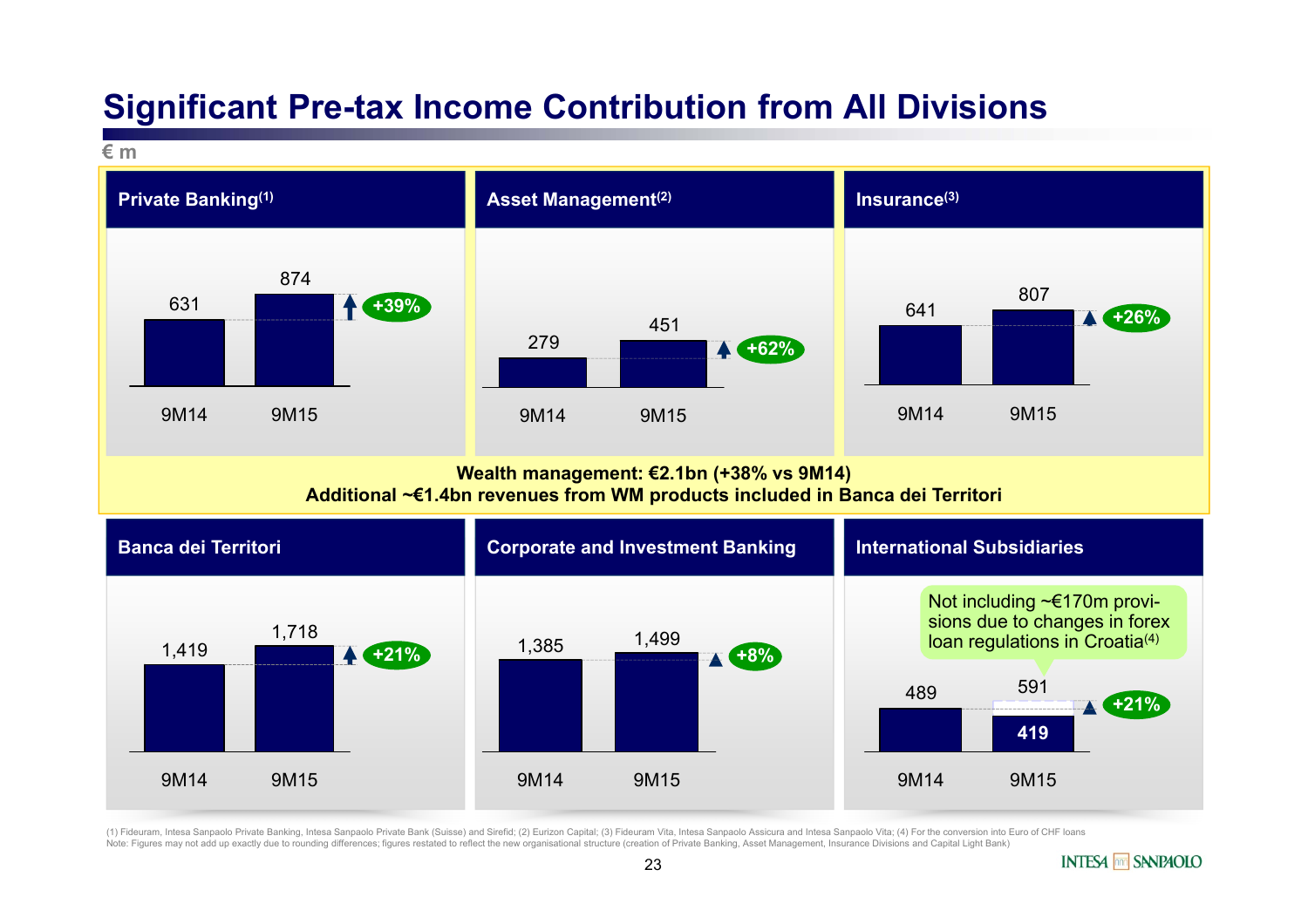## **Solid Capital Base**



(1) Pro-forma fully loaded Basel 3 (30.9.2015 financial statements considering the total absorption of DTA related to goodwill realignment, the expected absorption of DTA on losses carried forward and the announced distribution of reserves of insurance companies); including estimated benefits from the Danish Compromise (6bps)

(2) Ratio after pro quota dividends (€1.5bn in 9M15 assuming the nine-month quota of €2bn cash dividends envisaged in the Business Plan 2014-17 to be paid in 2016 for 2015)

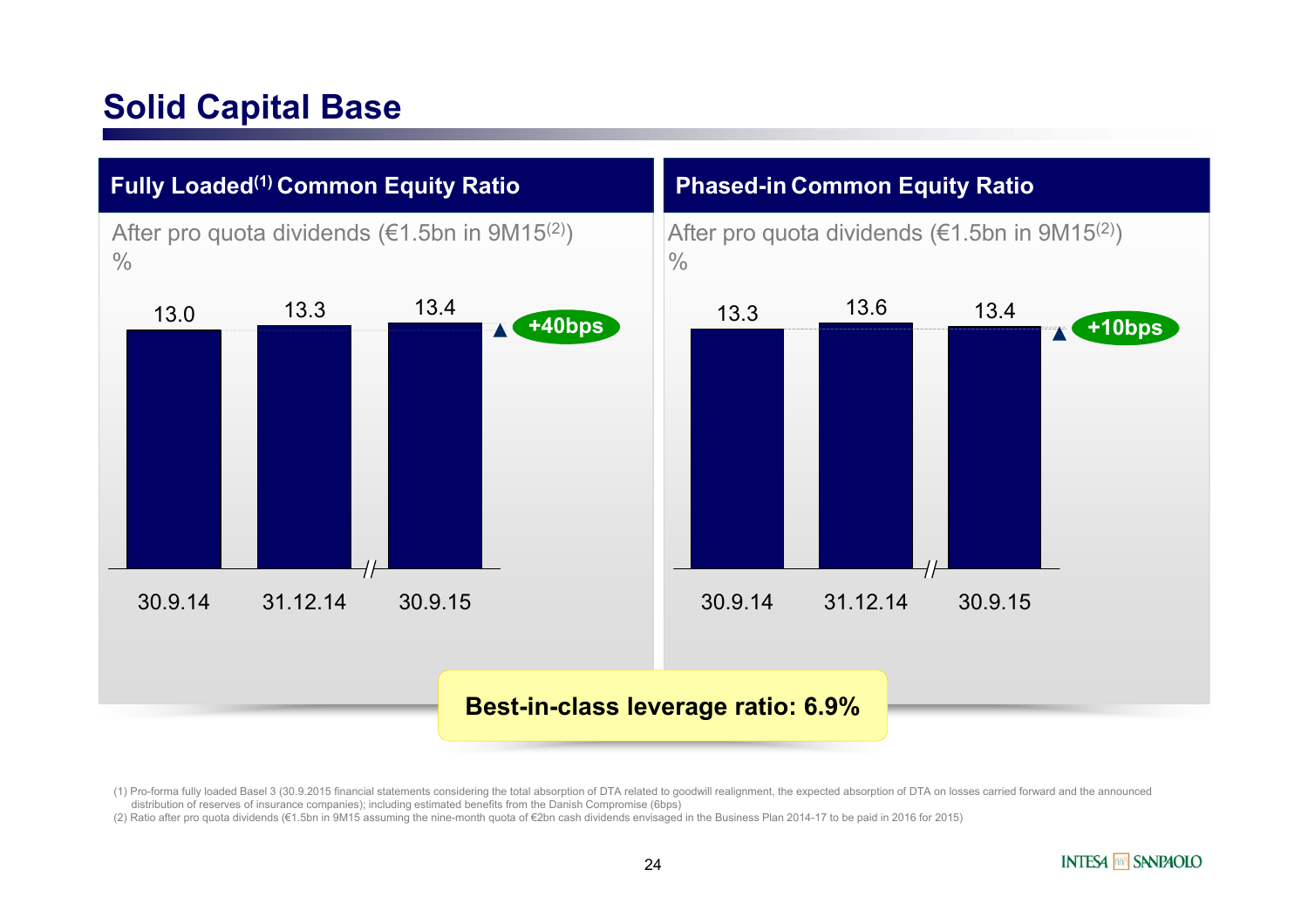#### **A Best-in-Class Capital Position in Europe**

**Estimated pro-forma fully loaded Basel 3 Common Equity ratio(1)**  $\frac{0}{0}$ 



(1) Sample: Barclays, BBVA, BNP Paribas, BPCE, Commerzbank, Crédit Agricole SA, Credit Suisse, Deutsche Bank, HSBC, ING, Nordea, Santander, Société Générale, Standard Chartered, UBS and UniCredit (30.9.2015 data). Data may not be fully comparable due to different estimates hypothesis. Source: Investors' Presentations, Press Releases, Conference Calls

(2) Maximum level assuming a Common Equity ratio of 9.5% (4.5% minimum capital requirement, +2.5% conservation buffer, +2.5% actual maximum GSIBs buffer)

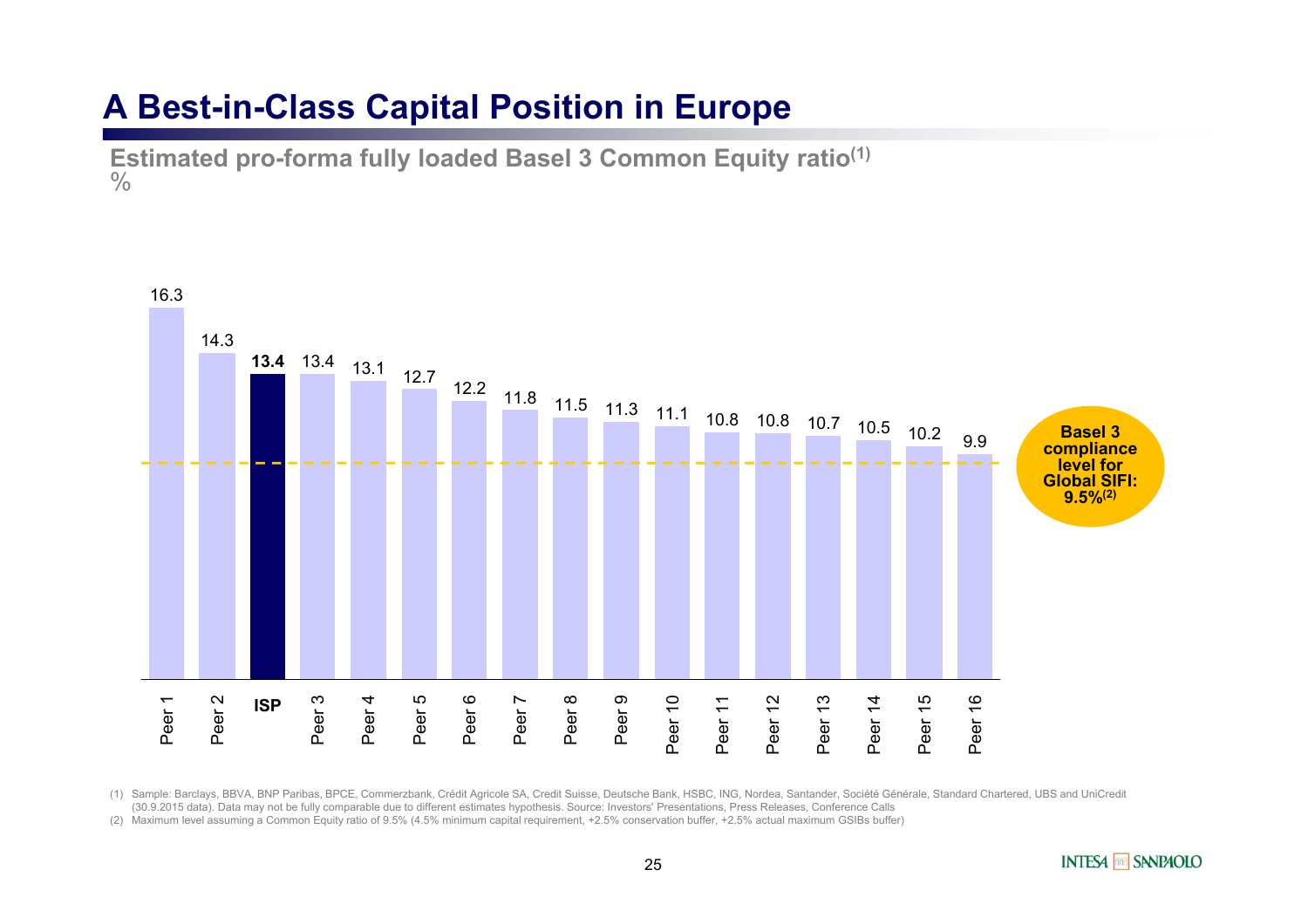## **9M15 Summary: Strong Improvements in All Key Indicators**

|                                  | <b>9M15</b> | $\Delta$ vs 9M14 |  |
|----------------------------------|-------------|------------------|--|
| Operating income $(\epsilon$ bn) | 13.6        | $+7%$            |  |
| Operating margin ( $\notin$ bn)  | 7.3         | $+13%$           |  |
| Cost/Income (%)                  | 46.5        | $-2.7$ pp        |  |
| Pre-tax income ( $\epsilon$ bn)  | 4.4         | $+52%$           |  |
| Net income ( $\notin$ bn)        | 2.7         | $+127%$          |  |
| Common Equity ratio $(1)(2)$ (%) | 13.4        | +40bps           |  |

(1) After pro quota dividends

(2) Pro-forma fully loaded Basel 3 (30.9.2015 financial statements considering the total absorption of DTA related to goodwill realignment, the expected absorption of DTA on losses carried forward and the announced distribution of reserves of insurance companies); including estimated benefits from the Danish Compromise (6bps)

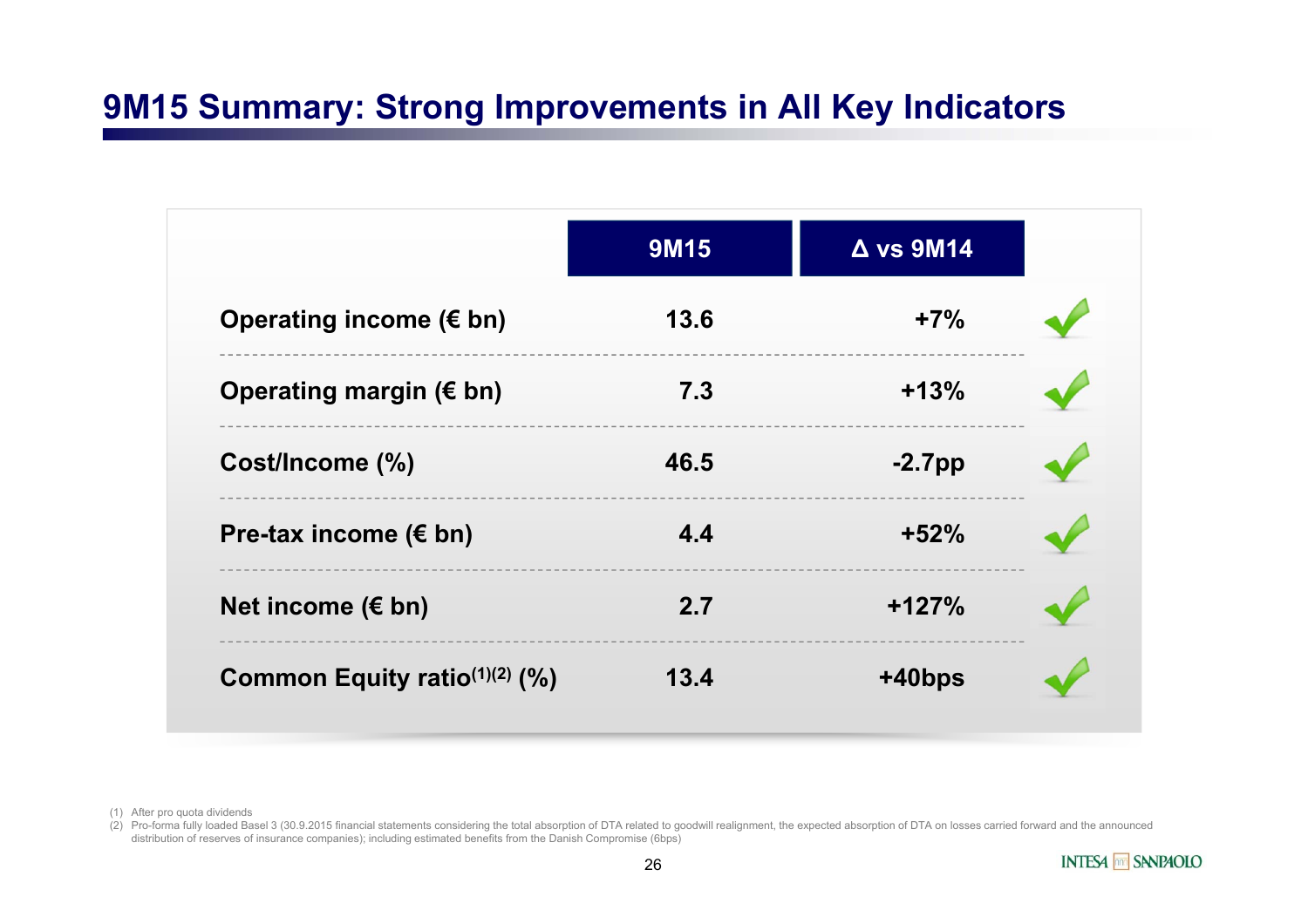## **Well Ahead on the Delivery of Our Business Plan Targets**

|                                  | <b>Business Plan</b><br><b>CAGR 13-17</b><br>$\%$ | <b>9M15 vs 9M14</b><br>$\frac{0}{0}$ | <b>FY14 vs FY13</b><br>% |
|----------------------------------|---------------------------------------------------|--------------------------------------|--------------------------|
| Net fee and<br>commission income | $+7.4%$                                           | $+12.6%$                             | $+10.5%$                 |
| <b>Operating income</b>          | $+4.1%$                                           | $+7.1%$                              | $+4.0%$                  |
| <b>Operating costs</b>           | $+1.4%$                                           | $+1.3%$                              | $+3.0%$                  |
| <b>Pre-tax income</b>            | +29.6%                                            | $+52.3%$                             | $+36.5%$                 |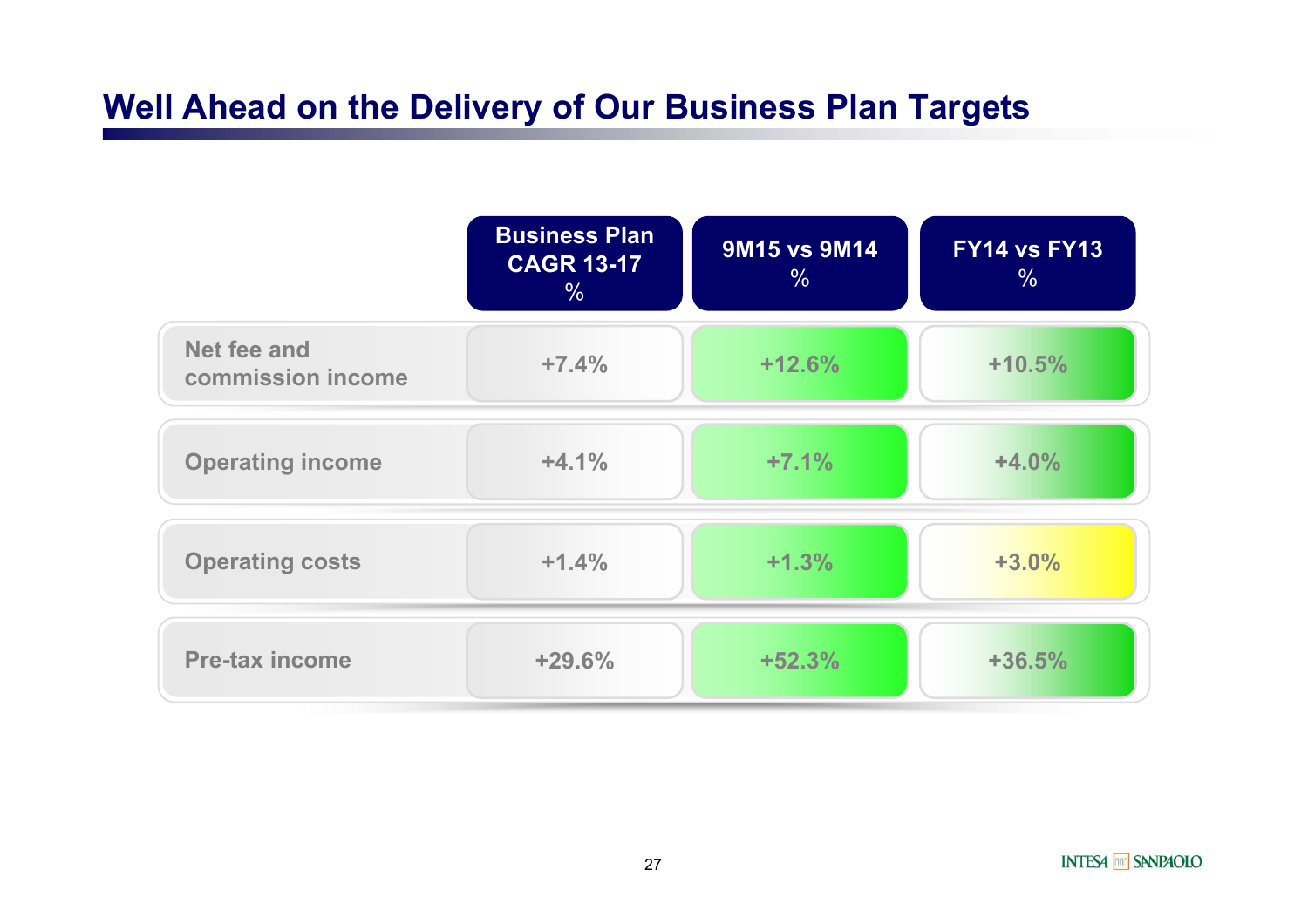#### **Over-Delivery on Our Business Plan Commitments Thanks To the Contributions of All Our People**

**Business Plan FY14 vs FY13** 9M15 vs 9M14 **CAGR 13-17**  $\frac{1}{2}$ Net fee and  $+7.4%$  $+12.6%$  $+10.5%$ commission income  $+4.1%$  $+7.1%$  $+4.0%$ Operating income Operating costs  $+1.4%$  $+1.3%$  $+3.0%$  $+52.3%$  $+36.5%$ Pre-tax income  $+29.6%$ 

**Strong delivery on Group Business Plan targets…**

**…thanks to the contributions of all our people…**



#### **…and a Business Plan for each individual to deliver**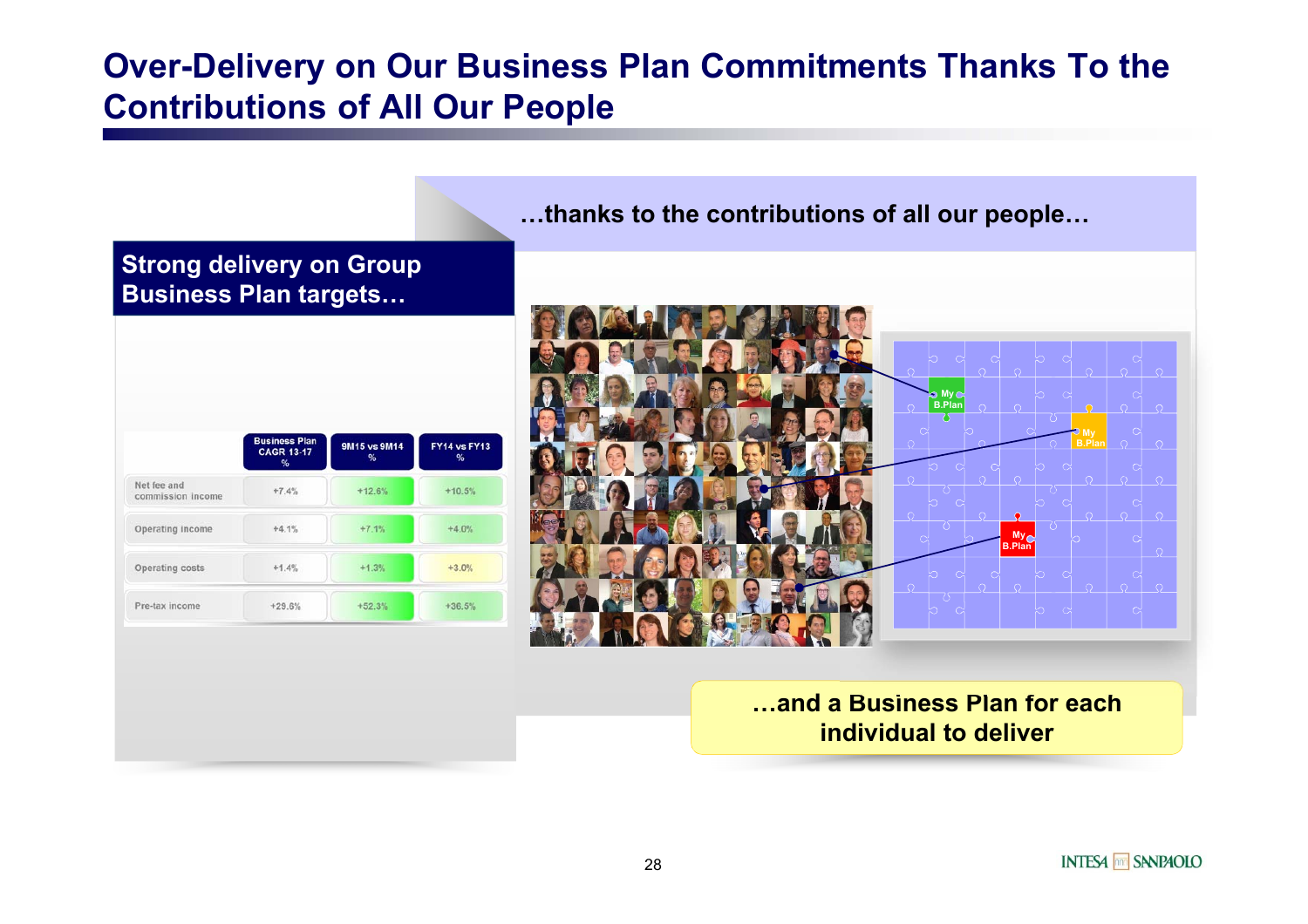## **Further Upside Potential from the Positive Italian Macroeconomic Outlook**